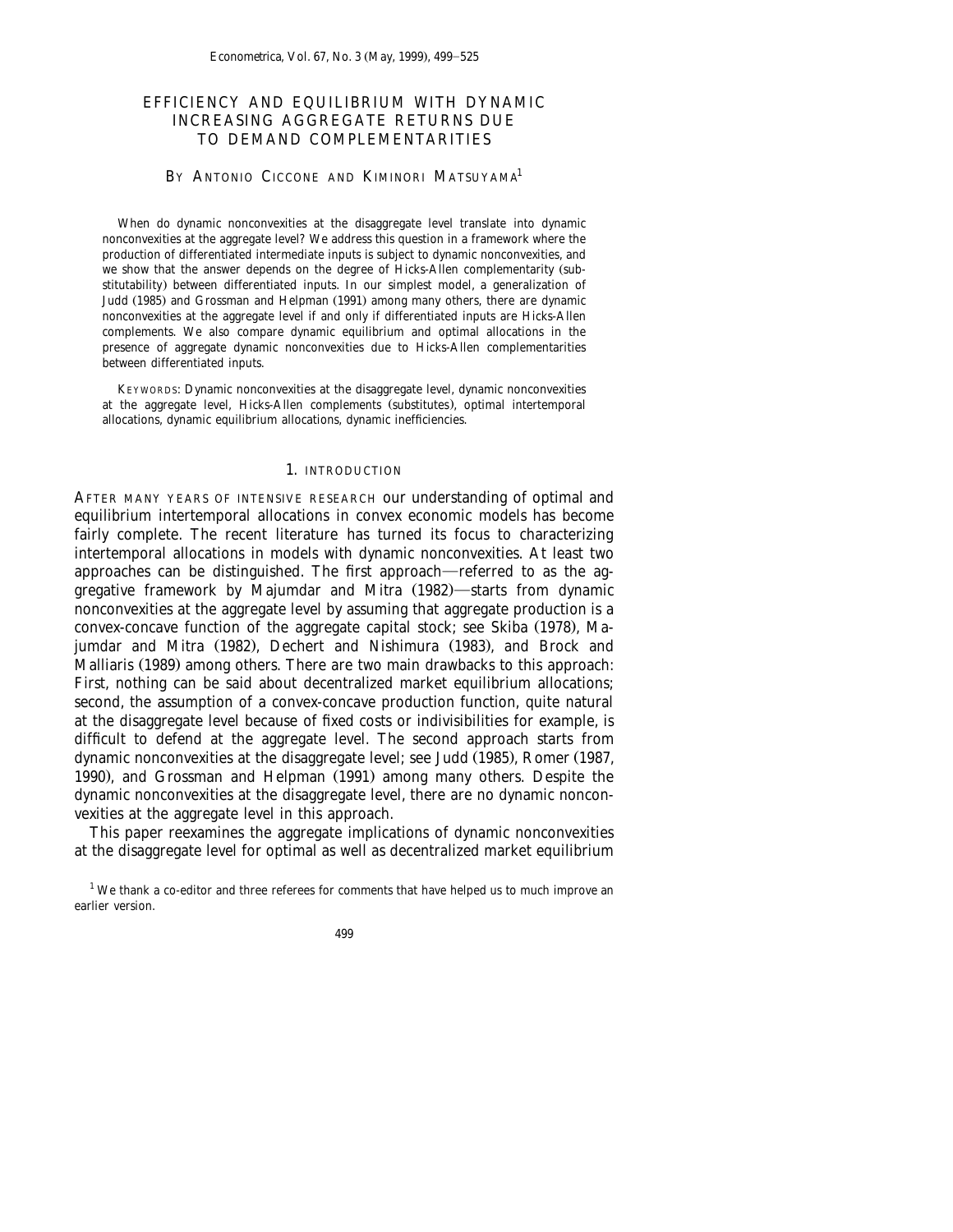allocations. We do so in a framework where the production of differentiated intermediate inputs is subject to dynamic nonconvexities due to start-up costs. The main question we ask is: When will dynamic nonconvexities at the disaggregate level translate into dynamic nonconvexities at the aggregate level? We show that the answer depends on the degree of Hicks-Allen complementarity (substitutability) between differentiated inputs. In our simplest model, an extension of Judd (1985), Grossman and Helpman (1991), and many others, there are dynamic nonconvexities at the aggregate level if and only if differentiated inputs are Hicks-Allen complements.

Dynamic nonconvexities in the production of differentiated intermediate inputs and Hicks-Allen complementarities between differentiated inputs can therefore provide microeconomic foundations for the convex-concave aggregate production function in Skiba (1978), Majumdar and Mitra (1982), and Dechert and Nishimura (1983). These microeconomic foundations of aggregate nonconvexities allow us to define and characterize decentralized market equilibria following Judd (1985) and Grossman and Helpman (1991). We find that Hicks-Allen complementarities imply that the private return to investment increases with the aggregate level of investment and that decentralized market equilibrium allocations are qualitatively similar to allocations in the aggregative framework. We also find that economies may get inefficiently stuck at very low levels of income when there are Hicks-Allen complementarities between differentiated inputs produced with dynamic increasing returns.

The rest of the paper is organized in the following way. Section 2 describes the framework we use. Section 3 characterizes the production possibility set and links dynamic nonconvexities at the aggregate level to the degree of Hicks-Allen complementarity between differentiated inputs produced with dynamic increasing returns. Section 4 determines the optimal intertemporal allocation. Section 5 defines and describes decentralized market equilibria and compares optimal and equilibrium allocations. Section 6 summarizes.

#### 2. THE FRAMEWORK

The total quantity of labor in the economy is normalized to unity. The economy produces three types of goods: investment goods, consumption goods, and an endogenous variety of differentiated intermediate inputs. Differentiated inputs are indexed by  $i \geq 0$ . Although the space of differentiated inputs is unbounded, only a finite range  $i \le n$  is produced at any moment in time (all endogenous variables, like *n* for example, depend on time but time subscripts will generally be suppressed). Over time, this range can be increased by allocating *I* units of the investment good to start-up operations; the technology for start-up operations is  $\dot{n}$  =  $I$  (dots denote time derivatives). All differentiated intermediate inputs  $i \leq n$  are produced with constant returns to scale at the margin;  $x_i$  units of labor used to produce input  $i \le n$  produce  $m_i = x_i$  units of the input.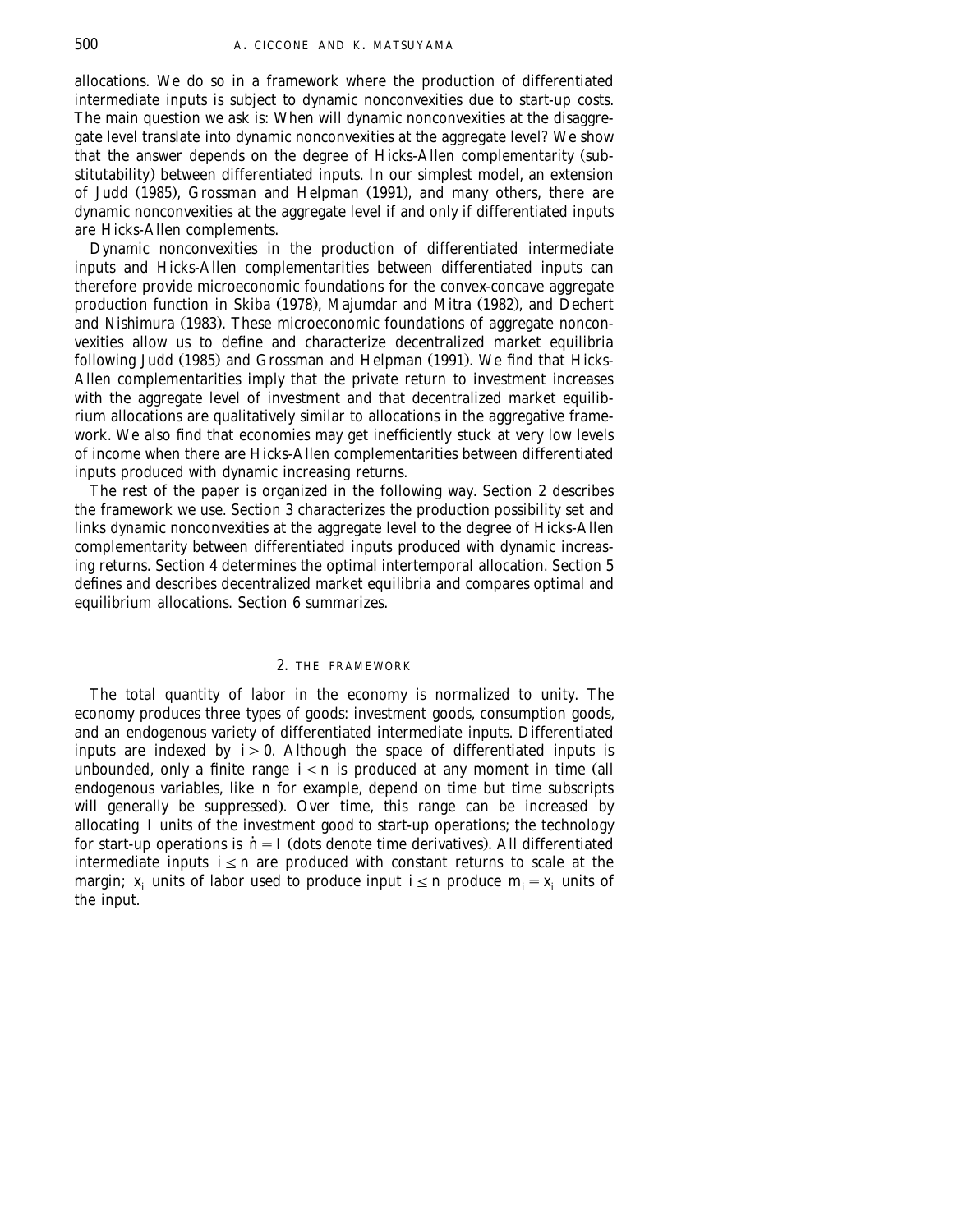The consumption-goods technology is given most generally by  $C = F(m_i^C : i \geq 1)$ 0,  $L^C$ ) where  $\hat{L}^C$  denotes the quantity of labor and  $m_i^C$  the quantity of intermediate input *i* employed in the production of consumption goods. We assume that the consumption-goods technology can be rewritten as

$$
(1) \tC = F(M^C, L^C)
$$

where  $F(\cdot)$  is a linear homogenous, concave, and twice continuously differentiable function, and

(2) 
$$
M^C = \left(\int_0^\infty (m_i^C)^{(\sigma-1)/\sigma} di\right)^{\sigma/(\sigma-1)}
$$

$$
= \left(\int_0^n (m_i^C)^{(\sigma-1)/\sigma} di\right)^{\sigma/(\sigma-1)} \text{ with } \sigma > 1,
$$

where the second equality makes use of the fact that only differentiated inputs  $i \le n$  are available at any moment in time. We refer to  $M^C$  as intermediate-input composites. This specification implies weak separability between differentiated inputs and labor. The assumption that  $\sigma > 1$  ensures that no single differentiated input is essential for producing intermediate-input composites. All differentiated inputs enter symmetrically into the production of the intermediate-input composite, and the elasticity of substitution between any pair of inputs in the production of intermediate-input composites is constant and equal to  $\sigma$  > 1.

The production of investment goods also employs differentiated intermediate inputs and labor, with  $m_i^I$  the quantity of input *i*,  $M^I$  the quantity of intermediate-input composites (produced according to (2) using  $m_i^f$ ,  $i \le n$ , as inputs), and  $L<sup>I</sup>$  the quantity of labor used in the production of investment goods. The production of investment goods may, however, employ a different technology than the production of consumption goods,

$$
(3) \qquad I = G(M^I, L^I),
$$

where  $G(\cdot)$  is a linear homogenous, concave, and twice continuously differentiable function.

The elasticity of substitution between differentiated inputs in the production of investment goods and consumption goods will depend on the investment-goods technology  $G(\cdot)$  and the consumption-goods technology  $F(\cdot)$ . The model is sufficiently general to allow differentiated inputs to be either Hicks-Allen complements or Hicks-Allen substitutes. We can therefore use the model to discuss the relationship between dynamic nonconvexities at the aggregate level and the degree of Hicks-Allen complementarity (substitutability) between differentiated inputs produced with dynamic increasing returns.

The form of product differentiation specified in the intermediate-input composite in  $(2)$  has an important property for the analysis of intertemporal allocations: Total factor productivity increases with the variety of differentiated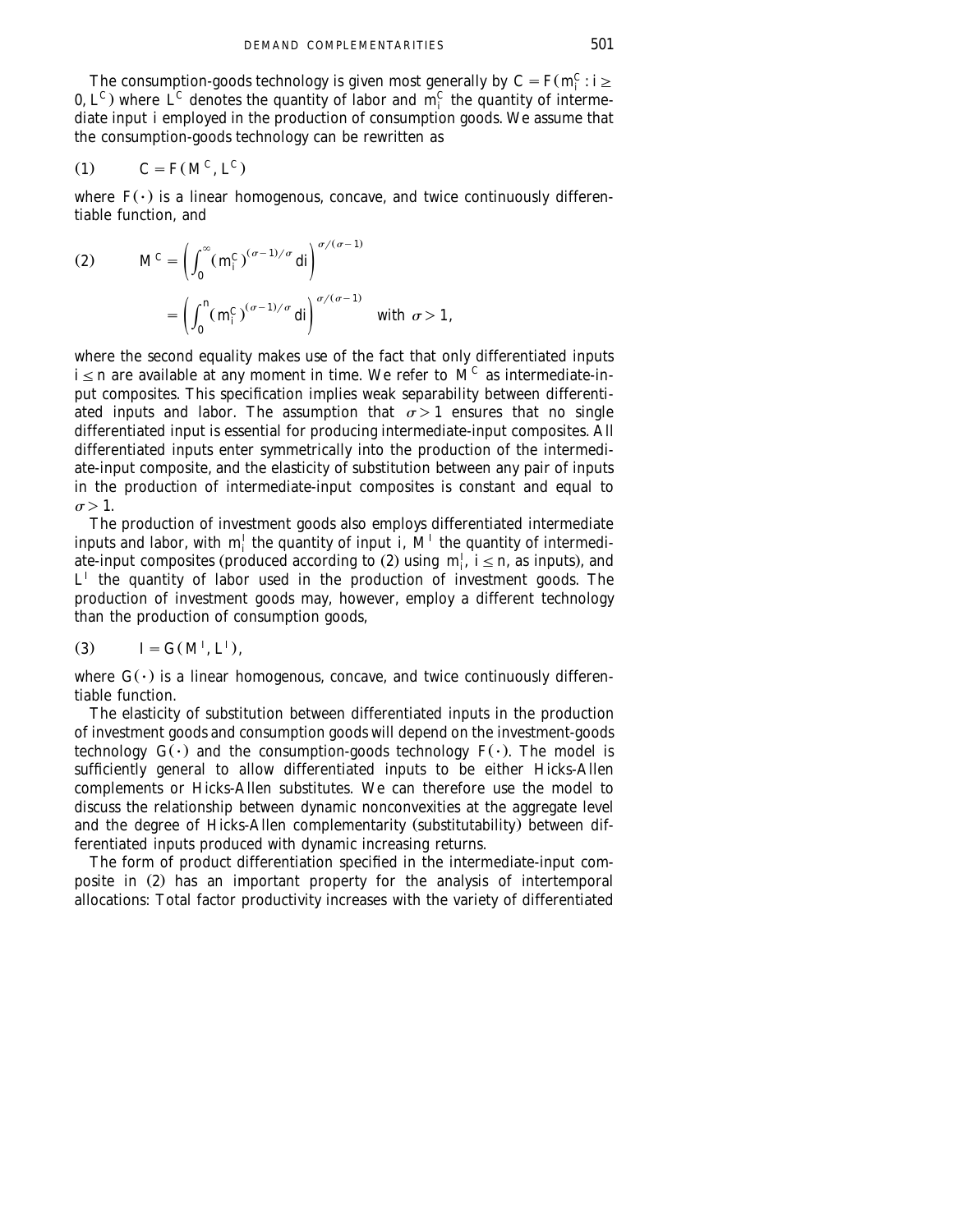inputs available. To see this, let *X* be the total amount of labor used in the production of differentiated inputs. Because of symmetry and convexity, it is optimal to produce the same quantity *m<sub>i</sub>* of each existing variety  $m_i = m = x_i =$  $\overline{X}/n$  for all  $i \leq n$ . The quantity of intermediate-input composites that can be produced with *X* units of labor is therefore  $M = n^{\sigma/(\sigma-1)}m = n^{1/(\sigma-1)}X$ . Since  $\sigma > 1$ , the average productivity of labor in producing intermediate-input composites increases with the variety of differentiated inputs *n*. Ethier (1982) describes this property as increasing returns due to specialization (and  $1/(\sigma-1)$  is sometimes referred to as the degree of increasing returns due to specialization in the production of intermediate-input composites), and Romer (1987) observes that this captures Young's (1928) notion of increasing returns due to the progressive specialization of industries.

The basic specification of intermediate-input composites in  $(2)$  always has a built-in link between the degree of increasing returns due to specialization  $1/(\sigma - 1)$  and the elasticity of substitution between differentiated inputs in the production of intermediate-input composites  $\sigma$ . We will—however—extend the discussion of the relationship between aggregate dynamic nonconvexities and Hicks-Allen complementarities between differentiated inputs produced with dynamic increasing returns to a specification of the intermediate-input composite that unlinks the degree of increasing returns due to specialization and the elasticity of substitution between differentiated inputs in the production of intermediate-input composites.

#### 3. THE SHAPE OF THE AGGREGATE PRODUCTION POSSIBILITY FRONTIER

The analysis of the shape of the aggregate production possibility frontier will proceed in two steps. First, we determine the rate of transformation between consumption and investment at the same point in time as a function of the variety of differentiated inputs (the shape of the "static production possibility frontier"). Second, we determine the rate of transformation between consumption at different points in time as a function of the variety of differentiated inputs (the shape of the "dynamic production possibility frontier").

## 3.1. *The Shape of the Static Production Possibility Frontier*

We start with the rate of transformation between consumption and investment goods at the same point in time as a function of the variety of differentiated inputs *n*.

PROPOSITION 3.1: *The production possibility frontier is*

$$
(4) \qquad 1 = C/\widehat{F}(n) + I/\widehat{G}(n)
$$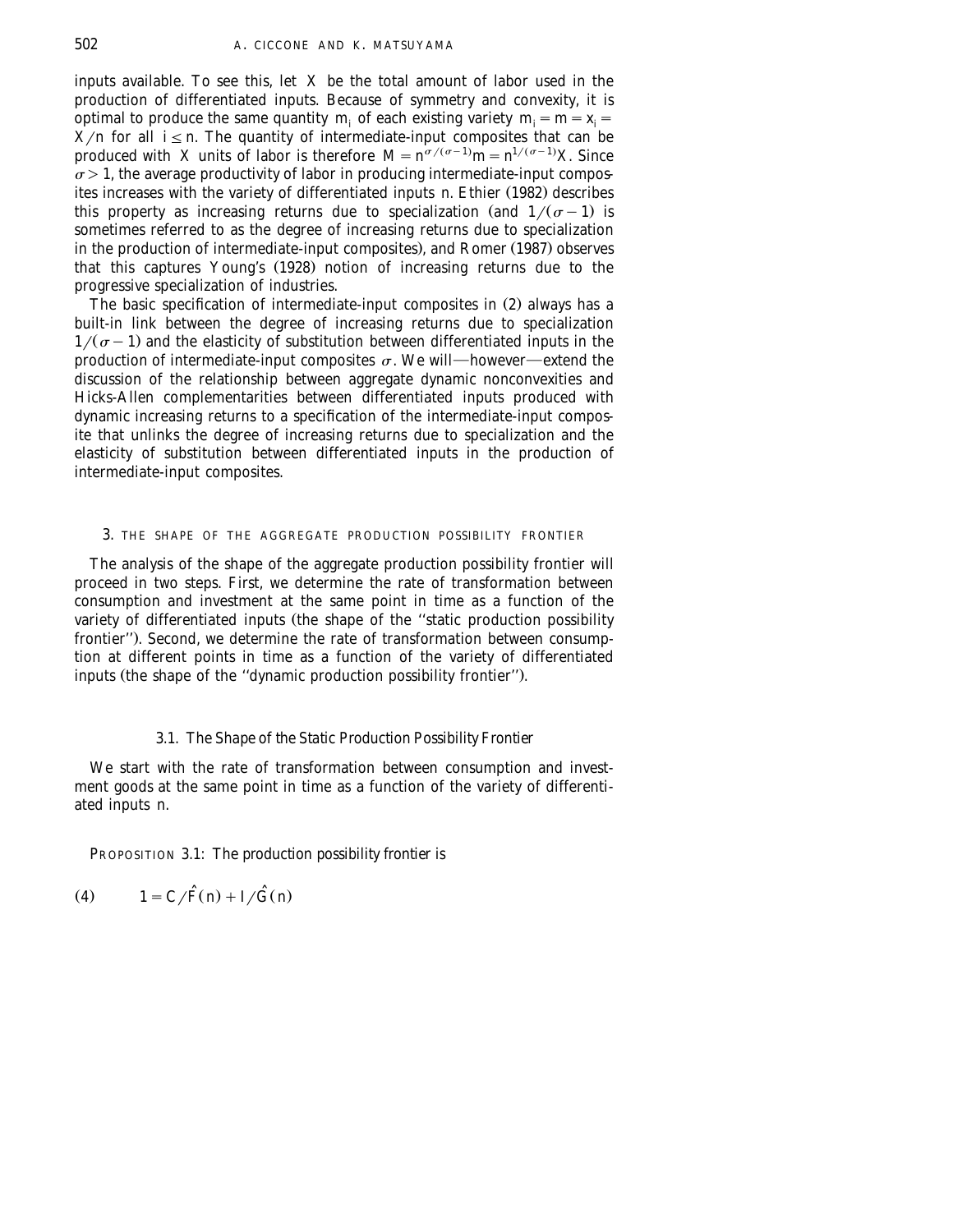*where*

(5) 
$$
\widehat{F}(n) = \max_{x, 0 \le x \le 1} F(n^{1/(\sigma-1)}x, 1-x),
$$

*and*

(6) 
$$
\hat{G}(n) = \max_{x, 0 \le x \le 1} G(n^{1/(\sigma-1)}x, 1-x).
$$

PROOF: In the Appendix.

Making use of  $(1)$ ,  $(2)$ ,  $(3)$ , and the intermediate-input technology, it is straightforward to show that  $\hat{F}(n)$  and  $\hat{G}(n)$  correspond to the maximum amount of consumption and investment goods that can be produced with one unit of labor when a variety *n* of differentiated inputs is available; (4) implies that the rate of transformation between consumption and investment goods at the same point in time is  $\hat{F}(n)/\hat{G}(n)$ .

#### 3.2. *The Shape of the Dynamic Production Possibility Frontier*

We now turn to the analysis of the intertemporal rate of transformation of consumption. Our main results link the intertemporal rate of transformation of consumption to the degree of Hicks-Allen complementarity (substitutability) between differentiated inputs.

#### 3.2.1. *Aggregate Dynamic Noncon*¨*exities*: *Definitions*

To determine the intertemporal rate of transformation of consumption in the framework of Section 2 it is useful to rewrite the production possibility frontier in  $(4)$  as

(7) 
$$
\widehat{F}(n) = C + \frac{\widehat{F}(n)}{\widehat{G}(n)}I.
$$

Equation (7) can be interpreted in the following way:  $\tilde{F}(n)$  is the maximum output of consumption goods keeping in mind that the total quantity of labor is Ž normalized to unity) and  $\overline{F}(n)/\overline{G}(n)$  is the cost of one unit of the investment good in terms of the consumption good. This implies that  $\tilde{G}(n)/\tilde{F}(n)$  is the increase in the variety of differentiated intermediate inputs that can be achieved by consuming one unit less "today" (keeping in mind that the start-up technology is  $n = I$ ; we use quotation marks because time is continuous in the model) and that  $\overline{F}(n)\overline{G}(n)/\overline{F}(n)$  is the increase in maximum output of consumption goods ''tomorrow'' that can be achieved by consuming one unit less ''today.'' The intertemporal rate of transformation of consumption  $\tilde{F}(n)\tilde{G}(n)/\tilde{F}(n)$  is a function of the existing variety of differentiated inputs *n* only.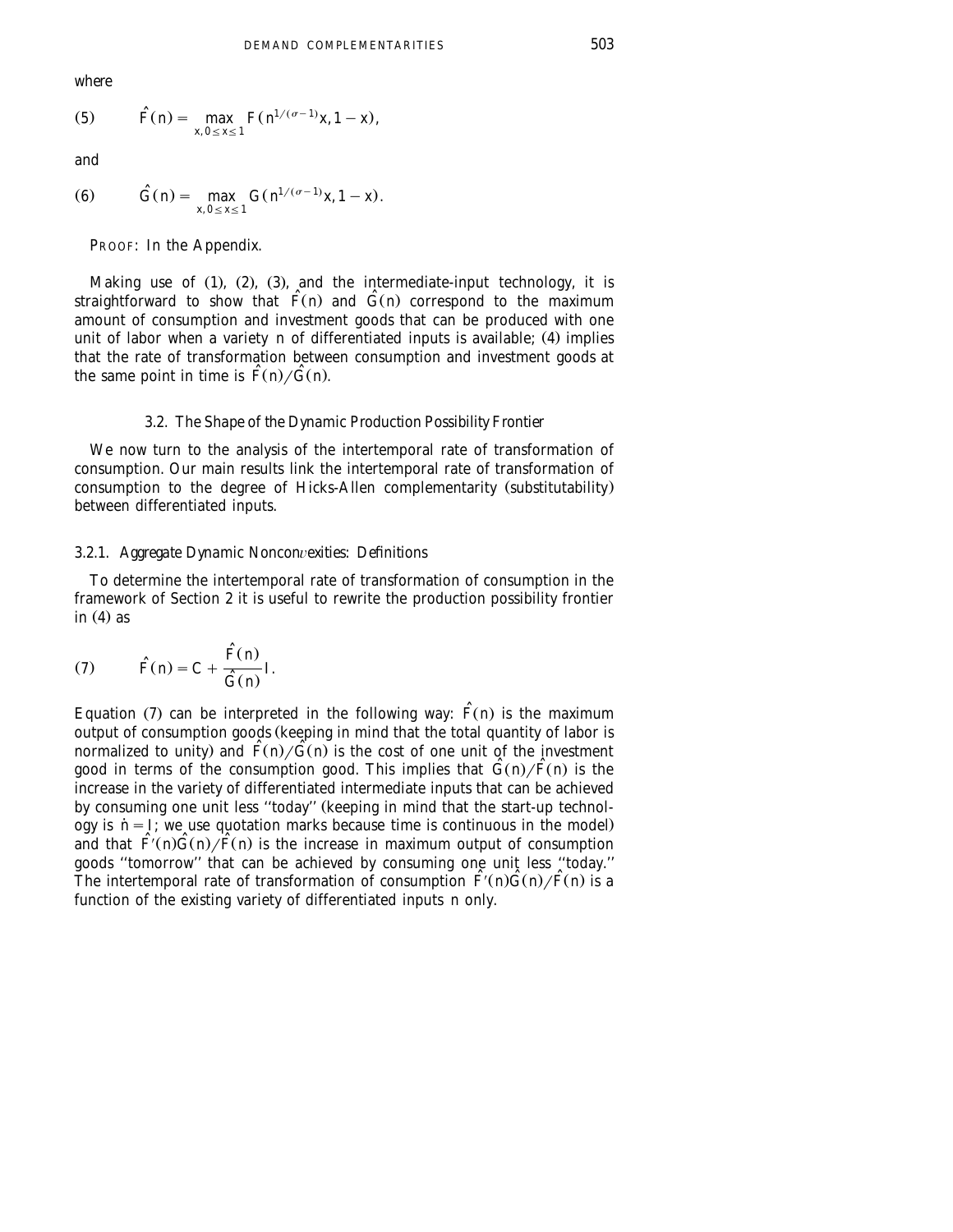DEFINITION 3.1: The *intertemporal rate of transformation of consumption*, denoted by  $\hat{r}(n)$ , is

$$
(8) \qquad \hat{r}(n) = \hat{F}(n)\,\hat{G}(n)/\hat{F}(n).
$$

We also refer to  $\hat{r}(n)$  as the *dynamic aggregate returns schedule*.

This definition allows us to distinguish between dynamic decreasing and dynamic increasing aggregate returns.

DEFINITION 3.2: *Dynamic decreasing (increasing) aggregate returns* refers to instances where the intertemporal rate of transformation of consumption decreases (strictly increases) with the variety of differentiated inputs,  $\hat{r}(n) \leq 0$  $(\tilde{r}(n) > 0)$ .

We also refer to dynamic increasing aggregate returns as *aggregate dynamic noncon*¨*exities*.

# 3.2.2. *Aggregate Dynamic Noncon*¨*exities*: *An Example*

Before turning to the general analysis of aggregate dynamic nonconvexities, it may be useful to illustrate dynamic increasing aggregate returns in an example that allows us to determine the production possibility set in (4) explicitly. To do so, consider the case where the production of consumption goods and investment goods uses identical, perfectly symmetric, constant-elasticity-of-substitution technologies,  $C = I = (M^{(\varepsilon-1)/\varepsilon} + L^{(\varepsilon-1)/\varepsilon})^{\varepsilon/(\varepsilon-1)}$ ; suppose also that the elasticity of substitution between intermediate-input composites and labor is equal to 5,  $\varepsilon = 5$ , while the elasticity of substitution between differentiated inputs in (2) is equal to 3,  $\sigma = 3$ . In this case, the production possibility set in (4) becomes

$$
C + I \leq \hat{F}(n) = (1 + n^2)^{1/4},
$$

and *F*(*n*), which can be interpreted as the "aggregate production function," is convex-concave:<sup>2</sup> There will be dynamic increasing aggregate returns ( $\hat{r}(n)$ ) =  $\hat{F}(n)$  strictly increasing) if  $n < \sqrt{2}$  and dynamic decreasing aggregate returns  $(\hat{r}(n) = \hat{F}(n))$  decreasing) if  $n \ge \sqrt{2}$ . (See Section 3.2.4.A for the more general case.)

## 3.2.3. *Aggregate Dynamic Noncon*¨*exities and Hicks*-*Allen Complementarities*

When do dynamic nonconvexities in the production of differentiated inputs translate into aggregate dynamic nonconvexities, i.e. dynamic increasing aggregate returns? This section uses the well-known concept of complementarities due to Hicks and Allen (1934) to relate the degree of complementarity (substitu-

<sup>&</sup>lt;sup>2</sup> We thank one of the referees for suggesting this example.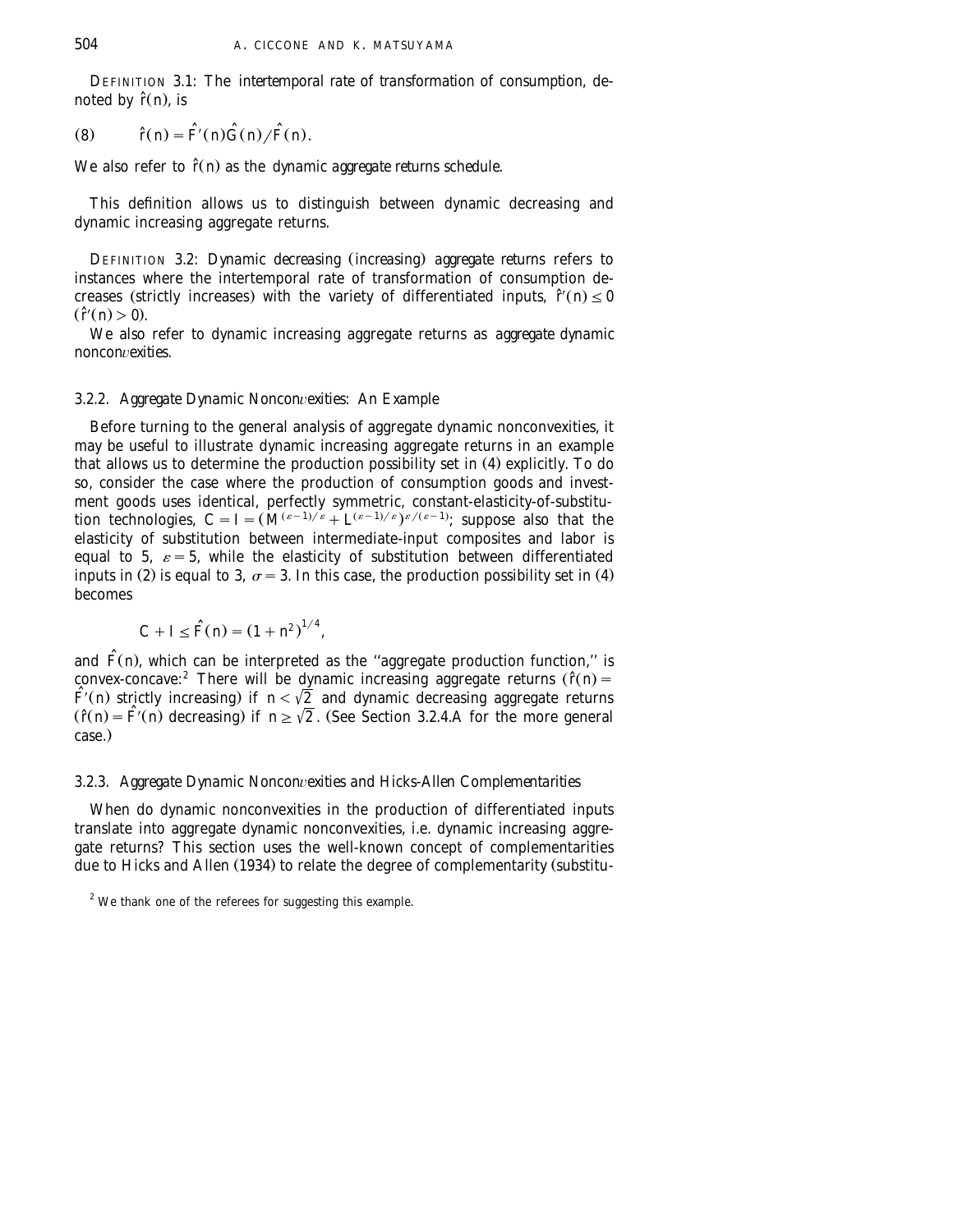tability) between differentiated inputs to the existence of dynamic increasing (decreasing) aggregate returns. The next subsection develops some useful preliminary results.

# 3.2.3.A. *Hicks*-*Allen complementarities*: *Definitions and preliminary results*

To apply the concept of complementarities due to Hicks and Allen (1934) to the framework in Section 2, it is necessary to first define the cost-minimizing intermediate-input demand.

PROPOSITION 3.2: *Denote the opportunity cost of one unit of labor in terms of consumption goods with a and the opportunity cost of one unit of intermediate input i* in terms of consumption goods with  $a_i$ . The quantity of input *i* that minimizes the *cost of producing one unit of the consumption good,*  $\hat{m}_i$ *, can be written as* 

(9) 
$$
\hat{m}_i^C(a_i, a_M, a) = (a_i/a_M)^{-\sigma} \hat{A}(a_M/a)/a_M \text{ for } i \le n,
$$

where  $a_M$  denotes the opportunity cost of one unit of the intermediate-input *composite in*  $(2)$ ,

$$
(10) \t a_M = \left( \int_0^n a_i^{1-\sigma} \ dt \right)^{1/(1-\sigma)},
$$

and  $\hat{A}(a_M/a)$  denotes the cost share of intermediate inputs,

(11) 
$$
\hat{A}(a_M/a) = \{F_M(M^C, L^C)M^C/F(M^C, L^C): F_M(M^C, L^C)/F_L(M^C, L^C) = a_M/a\}.
$$

PROOF: In the Appendix.

The definition of complementarities that we use is due to Hicks and Allen  $(1934).$ 

DEFINITION 3.3: Intermediate inputs *i* and *j*,  $i \neq j$ , are *Hicks-Allen substitutes* (*complements*) if the Hicks-Allen partial elasticity of substitution

$$
\partial \log \hat{m}_i^C(a_i, a_M, a) / \partial \log a_j
$$

is positive (strictly negative).

Finally, it will be useful to introduce the Hicks-Allen partial elasticity of substitution between differentiated intermediate inputs and the intermediate-input composite,  $\partial \log \hat{m}_i^C(a_i, a_i, a_i) / \partial \log a_i$ , and to relate this elasticity to some of the parameters of the consumption-goods technology.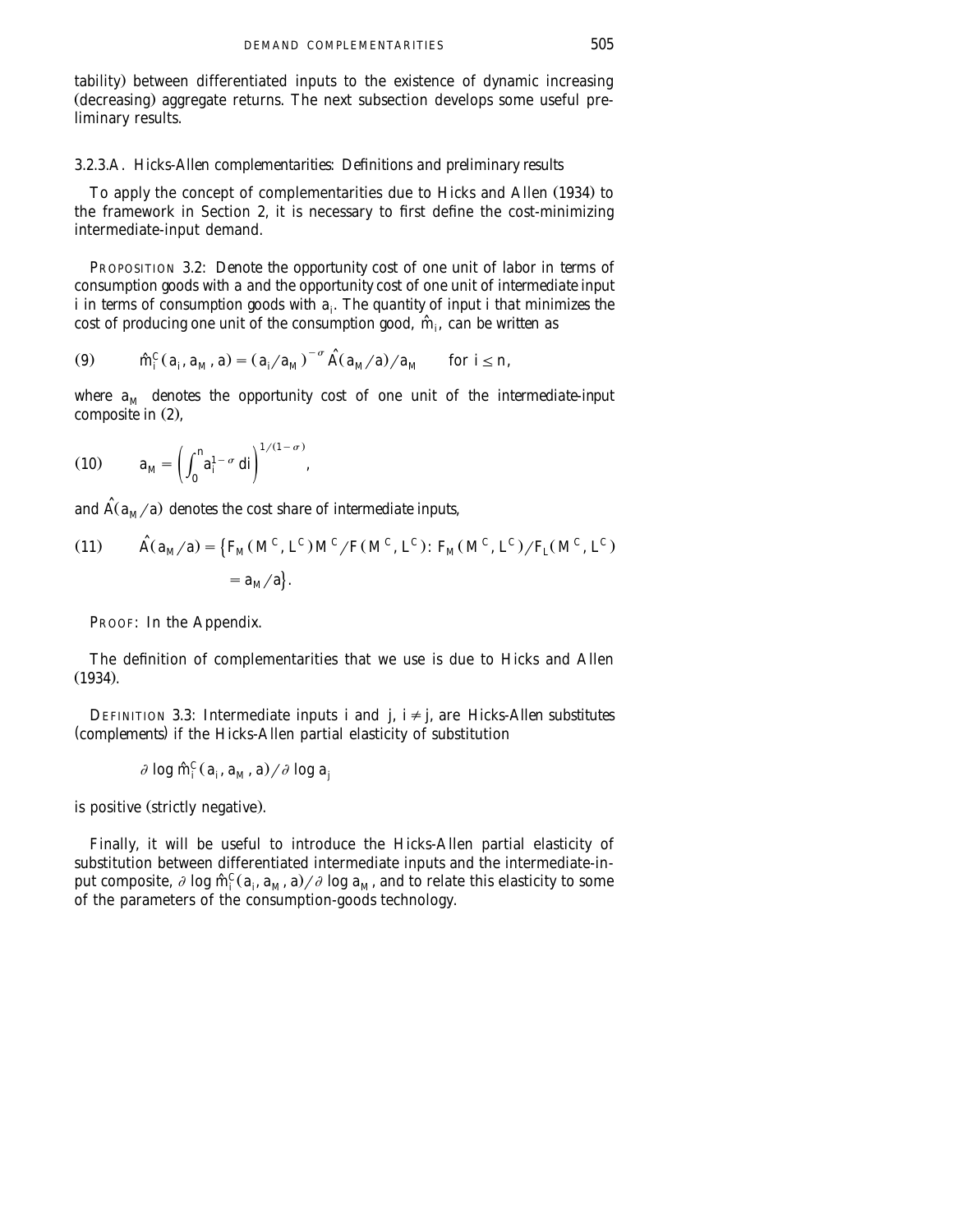PROPOSITION 3.3: *The Hicks*-*Allen partial elasticity of substitution between differentiated intermediate inputs and the intermediate*-*input composite satisfies*

(12) 
$$
\partial \log \hat{m}_i^C(a_i, a_M, a) / \partial \log a_M
$$
  
=  $\xi(a_M/a) = (\sigma - 1) - (\varepsilon(a_M/a) - 1)(1 - \hat{A}(a_M/a)),$ 

*where*  $\varepsilon$ ( $a_M/a$ ) denotes the elasticity of substitution between intermediate-input *composites and labor in the production of consumption goods as a function of their relative opportunity cost*  $a_M/a$ *.* 

PROOF: In the Appendix.

The definition of Hicks-Allen substitutes (complements) combined with (9) and (10) implies that differentiated inputs are Hicks-Allen substitutes (complements) if  $\xi(a_M/a) \ge 0$  ( $\xi(a_M/a) < 0$ ).

3.2.3.B. *Aggregate dynamic nonconvexities and Hicks-Allen complementarities*: *Results*

The next proposition allows us to prove the main results linking the degree of Hicks-Allen complementarity (substitutability) to dynamic increasing (decreasing) aggregate returns.

PROPOSITION 3.4: *There will be dynamic increasing aggregate returns if and only if*

(13) 
$$
\xi(n^{1/(1-\sigma)}) < \hat{x}^I(n)
$$
,

*Where*  $\hat{x}^{I}(n) = \underset{x_0}{\text{argmax}} \, x_{0 \leq x \leq 1} G(n^{1/(\sigma-1)}x, 1-x)$ .

PROOF: In the Appendix.

The intuition is that there are two forces that can potentially result in dynamic increasing aggregate returns. The first is the Hicks-Allen complementarity between differentiated inputs; this is because new differentiated inputs will increase the productivity of existing inputs if differentiated inputs are Hicks-Allen complements. The second force arises when the production of investment goods also uses differentiated inputs; the introduction of new differentiated inputs will, in this case, decrease the opportunity cost of investment because of increasing returns due to increasing specialization.

Proposition 3.4 yields the next two results.

PROPOSITION 3.5: *There will be dynamic increasing aggregate returns if differentiated inputs are Hicks*-*Allen complements*.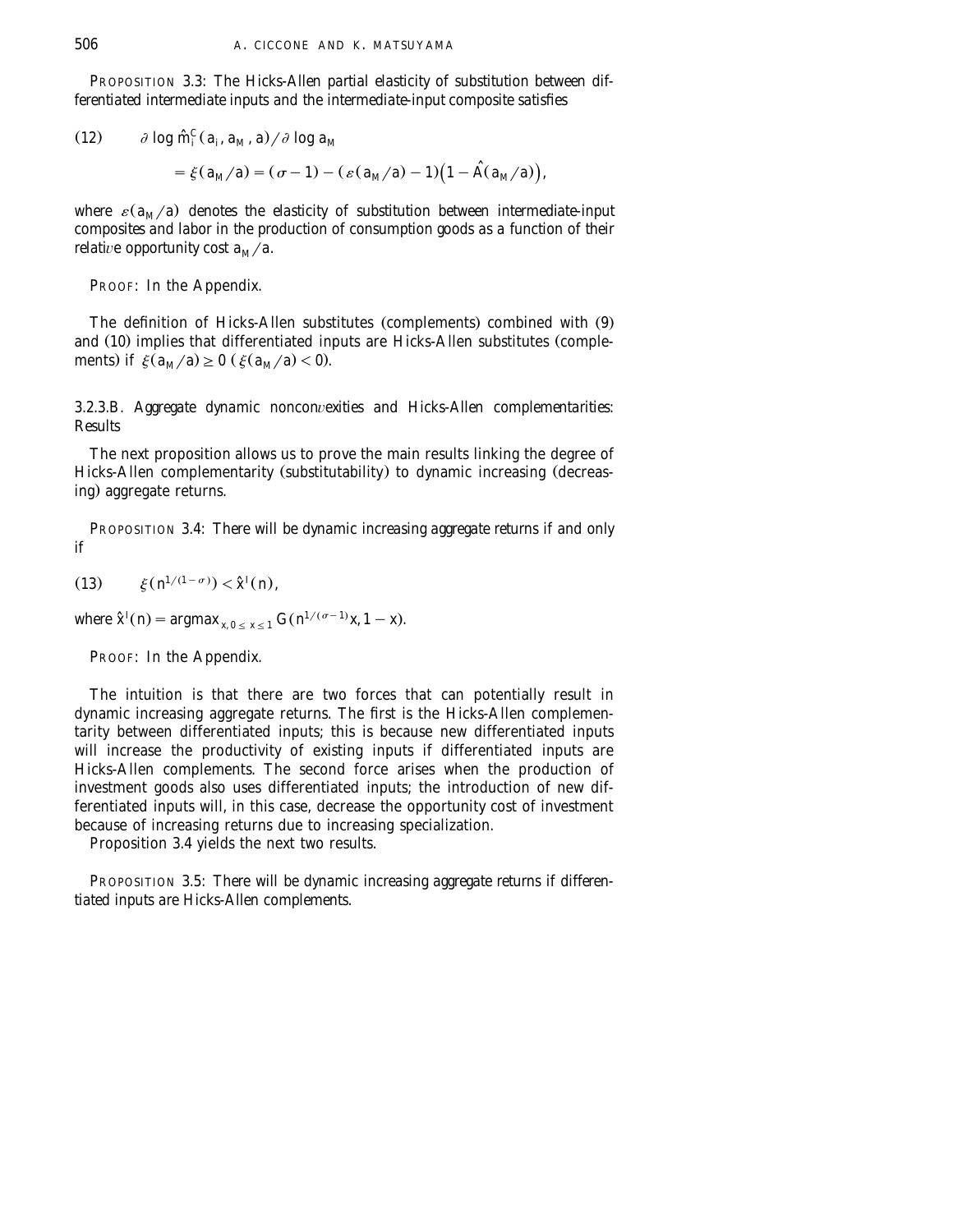This follows because Hicks-Allen complementarity between differentiated inputs, (9), (10), and the intermediate-input technology imply  $\xi(a_M/a) < 0$  and  $a_M/a = n^{1/(1-\sigma)}$ .

The reverse of Proposition 3.5 is not always true. (Later we show that the reverse holds in a class of models used widely in modern growth theory.) But there will be dynamic decreasing aggregate returns if differentiated inputs are good enough (strong) substitutes.

PROPOSITION 3.6: *There will be dynamic decreasing aggregate returns if differentiated inputs are strong Hicks*-*Allen substitutes in the sense that the Hicks*-*Allen partial elasticity of substitution between differentiated intermediate inputs and the intermediate-input composite is larger than unity,*  $\xi(n^{1/(1-\sigma)}) \geq 1$ .

*I* This follows from Proposition 3.4 and the fact that  $\hat{\chi}^I(n) \leq 1$ .

Proposition 3.6 implies that a sufficient condition for globally decreasing dynamic aggregate returns is that differentiated inputs are strong substitutes for any variety of available inputs *n*; using Proposition 3.3, it is straightforward to show that this will be the case if the elasticity of substitution between intermediate-input composites and labor in the production of consumption goods is smaller than  $\sigma-2$ ,  $\varepsilon(a_M/a) \leq \sigma-2$ .

# 3.2.4. *Aggregate Dynamic Noncon*¨*exities in One*- *and Two*-*Sector Models*

The previous section has yielded some insight into the determinants of dynamic increasing aggregate returns. Now we want to better characterize the dynamic aggregate returns schedule in two widely used classes of models. First, for the one-sector model of standard neoclassical growth theory, see for example Solow (1956) and Cass (1965). Second, for the two-sector model that has become the workhorse in more recent work in growth theory, see Judd (1985) and Grossman and Helpman (1991) among many others.

## 3.2.4.A. *The one*-*sector model*

In the one-sector model, consumption and investment goods are produced with identical technologies, or  $F(M, L) = G(M, L)$  in terms of the framework in Section 2. In this case, the production possibility set is  $C + I \leq \tilde{F}(n)$  where  $\tilde{F}(n)$ plays the role of the aggregate production function in the standard neoclassical growth model; see Cass  $(1965)$  for example. Propositions 3.3 and 3.4 can now be used to obtain sufficient conditions for dynamic decreasing (increasing) aggregate returns; it can be shown that they imply that there will be dynamic increasing aggregate returns if and only if  $\sigma - 2 < (\varepsilon (n^{1/(1-\sigma)}) - 2)(1 \hat{A}(n^{1/(1-\sigma)}))$ .<sup>3</sup> Hence, there will be globally decreasing dynamic aggregate returns if  $\sigma \geq \varepsilon(\cdot)$  and  $\sigma \geq 2$ ; in this case, the effect due to the substitutability

<sup>3</sup> This is because in the one sector model  $\hat{\chi}^I(n) = \hat{A}(n^{1/(1-\sigma)})$ ; this follows from  $F(M, L) =$  $G(M, L)$  and  $(A9)$  in the Appendix.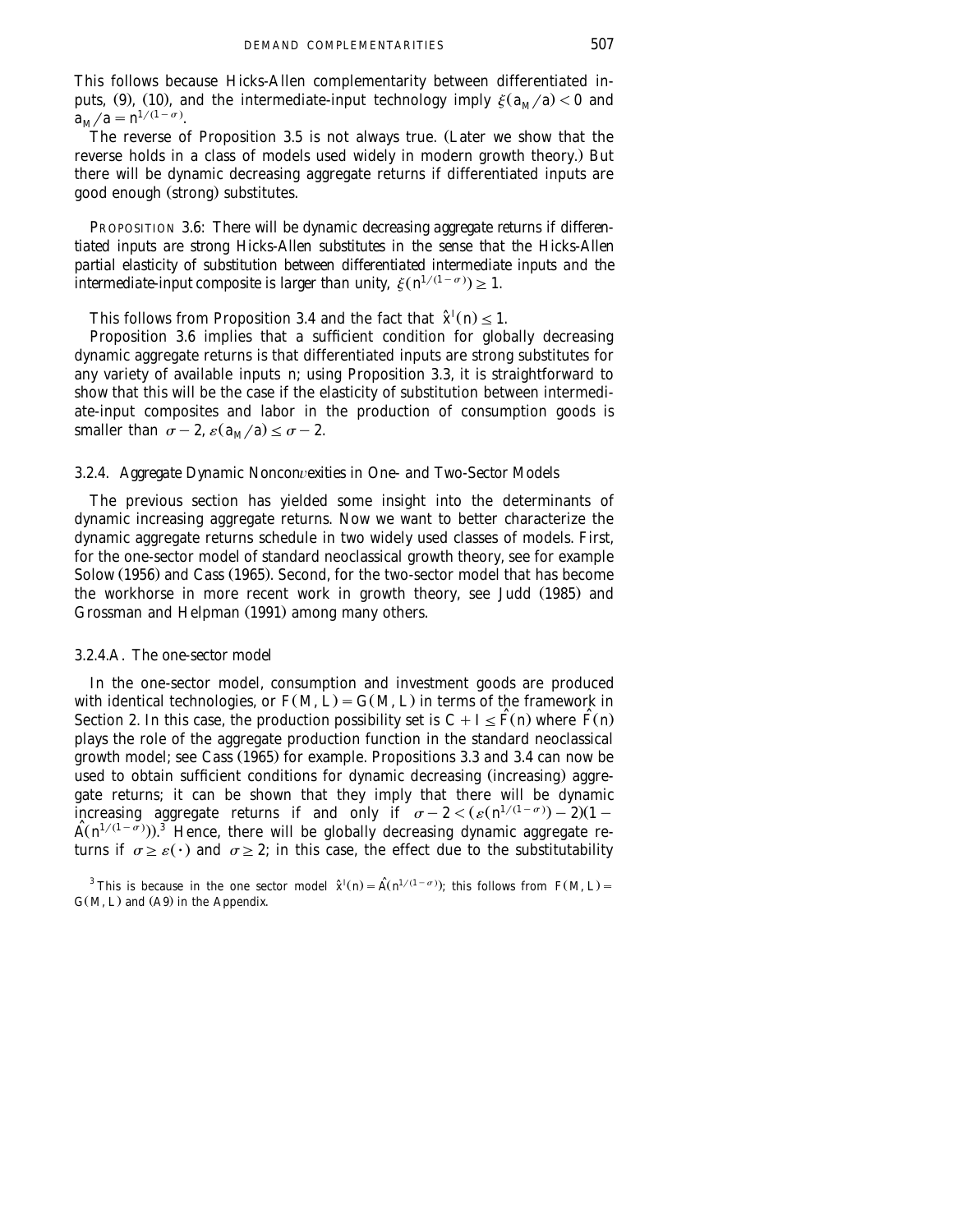between differentiated inputs outweighs the effect due to the decreasing opportunity cost of investment goods. There will be globally increasing dynamic aggregate returns if  $\sigma \leq \varepsilon(\cdot)$  and  $\sigma \leq 2$ .

To determine simple sufficient conditions for a convex-concave ''aggregate production function<sup> $\hat{F}(n)$ , we specify the consumption- and investment-goods</sup> technology in  $(1)$  and  $(3)$  as

$$
(14) \tF(M, L) = G(M, L) = (M^{(\varepsilon-1)/\varepsilon} + \beta^{1/\varepsilon} L^{(\varepsilon-1)/\varepsilon})^{\varepsilon/(\varepsilon-1)},
$$

where  $\varepsilon$  is the constant elasticity of substitution between intermediate-input composites and labor. In this case, the ''aggregate production function'' becomes

(15) 
$$
\hat{F}(n) = (\beta + n^{(\varepsilon - 1)/(\sigma - 1)})^{1/(\varepsilon - 1)}.
$$

Using either the "aggregate production function" in  $(15)$  or Propositions 3.3 and 3.4, yields that there will be dynamic increasing aggregate returns if and only if

$$
(16) \qquad \beta(\varepsilon-\sigma)n^{-(\varepsilon-1)/(\sigma-1)} > \sigma-2.
$$

Our disaggregate framework therefore provides microeconomic foundations for the convex-concave aggregate production function in Skiba (1978), Majumdar and Mitra (1982), Dechert and Nishimura (1983), and Brock and Malliaris (1989) if  $\varepsilon > \sigma > 2$ . The convex-concave "aggregate production function" arises because differentiated inputs produced with dynamic increasing returns are Hicks-Allen complements when few are available and become strong Hicks-Allen substitutes as the available variety increases.

The specification in  $(14)$  allows us to fully characterize the global shape of the "aggregate production function" in  $(15)$  in terms of the elasticities of substitution  $\varepsilon$ ,  $\sigma$  in (14) and (2). The results in the beginning of this subsection imply that the "aggregate production function" will be globally concave if  $\varepsilon \leq \sigma$  and  $\sigma \geq 2$  and globally convex if  $\varepsilon > \sigma$  and  $\sigma < 2$ . The "aggregate production function" will be concave-convex if  $2 > \sigma > \varepsilon$  and convex-concave if  $\varepsilon > \sigma > 2$ . Figure 1 summarizes the relationship between the elasticities of substitution  $\varepsilon$ ,  $\sigma$  in (14) and (2) and the global shape of the "aggregate production function" in  $(15)$ .

# 3.2.4.B. *The two sector model*

Judd (1985) presents a growth model that has been widely used in recent contributions to growth theory; see Grossman and Helpman (1991) for examples and references. The version of Judd (1985) in Grossman and Helpman (1991) has two sectors as consumption and investment goods are produced with different technologies. In particular, investment goods are produced with labor only, or  $G(M, L) = L$  in terms of the framework in Section 2. In this two-sector

 $4$  Equation (15) is calculated as

$$
\widehat{F}(n) = \max_{X+L \leq 1} (H^{\varepsilon-1)/\varepsilon(\sigma-1)} X^{(\varepsilon-1)/\varepsilon} + \beta^{1/\varepsilon} L^{(\varepsilon-1)/\varepsilon})^{\varepsilon/(\varepsilon-1)},
$$

where use has been made of  $(2)$ ,  $(14)$ , and the intermediate-input technology.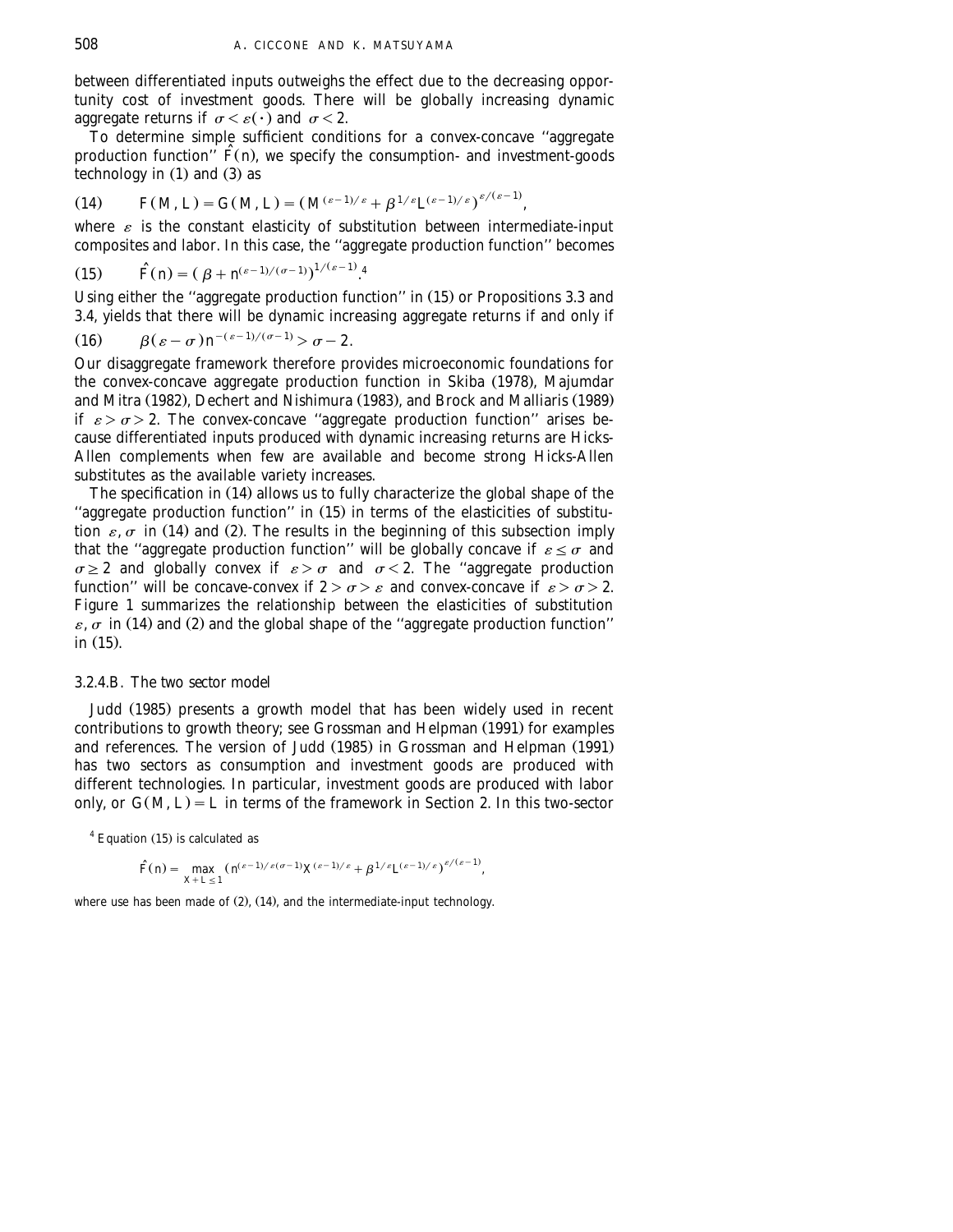

FIGURE 1.—The shape of the "aggregate production function."<sup>a</sup>

<sup>a</sup> *Note*: For the one-sector model with the consumption goods technology and investment goods technology as specified in  $(14)$ .

*I* model,  $\hat{x}^{i}(n) = 0$  and Proposition 3.4 therefore implies that Hicks-Allen complementarities between differentiated inputs are necessary and sufficient for dynamic increasing aggregate returns. Propositions 3.3 and 3.4 yield simple sufficient conditions for the global shape of the dynamic aggregate returns schedule in terms of parameters of the consumption-goods technology: There will be globally decreasing dynamic aggregate returns if  $\varepsilon$   $(a_M/a) \leq \sigma$  (which includes the Grossman and Helpman (1991) case where consumption goods are produced with a Cobb-Douglas technology); differentiated inputs can never be Hicks-Allen complements in this case. If, on the other hand,  $b \ge \varepsilon (a_M/a) > \sigma$ , where *b* is some constant, then there will be dynamic increasing aggregate returns for a low variety of differentiated inputs, but dynamic decreasing aggregate returns for a large variety of differentiated inputs;<sup>5</sup> this is because differentiated inputs will be Hicks-Allen complements when few are available and become Hicks-Allen substitutes as the available variety increases. The two sector model with an elasticity of substitution  $\varepsilon(a_M/a)$  that may be larger than  $\sigma$  therefore extends Judd (1985) and Grossman and Helpman (1991) to include the case of the inverted U-shaped dynamic aggregate returns schedule typical of the aggregative framework.

# 3.2.5. *Aggregate Dynamic Noncon*¨*exities and Returns to Specialization*

The specification of the intermediate-input composite in  $(2)$  has a built-in link between the elasticity of substitution between differentiated inputs  $\sigma$  and the degree of increasing returns due to specialization in the production of intermediate-input composites. This is why we now turn to a specification of intermedi-

<sup>5</sup> To see this, notice that  $\varepsilon (a_M/a) > \sigma > 1$  implies that  $A(a_M/a) \rightarrow 1$  as  $a_M/a \rightarrow 0$  and that (10) implies that  $a_M/a \rightarrow 0$  as  $n \rightarrow \infty$ . Combined with (12) and (13), this yields the result.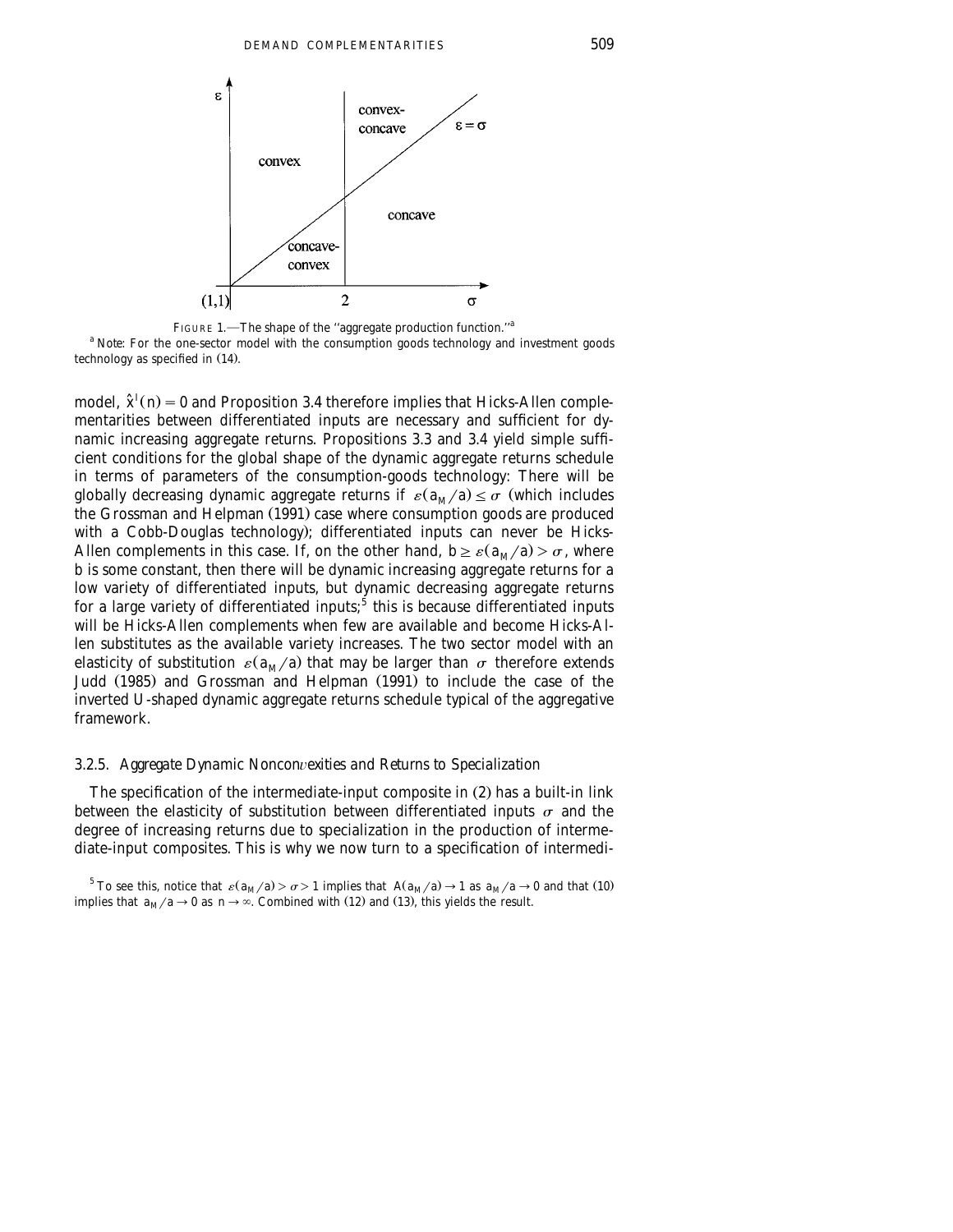ate-input composites—due to Ethier (1982)—that separates the degree of increasing returns due to specialization from the elasticity of substitution between differentiated intermediate inputs in the production of intermediate-input composites; see also Benassy  $(1996)$ . In particular, we replace  $(2)$  by

$$
(17) \t\t \tilde{M} = n^{\gamma} \left( \int_0^n m_i^{(\sigma - 1)/\sigma} dt \right)^{\sigma/(\sigma - 1)}
$$

where

$$
(18) \qquad \gamma = (\sigma(\alpha - 1) - \alpha) / (\sigma - 1),
$$

and  $\alpha$  > 1 and  $\sigma$  > 1. The specification in (17) introduces a "direct specialization effect" of the variety of differentiated inputs *n* that is captured by  $\gamma$ ; the introduction of new inputs has a direct effect on the productivity of other inputs that is independent of the quantity of new inputs actually used in production. This direct specialization effect separates the degree of increasing returns due to specialization from the elasticity of substitution between differentiated intermediate inputs in the production of intermediate-input composites. The specification in (18) implies that the degree of increasing returns due to specialization is  $\alpha-1$  while the elasticity of substitution between differentiated inputs in the production of intermediate-input composites is  $\sigma$ .

It can be shown that the basic relationship between the degree of Hicks-Allen complementarity (substitutability) and dynamic increasing (decreasing) aggregate returns developed in Propositions 3.5 and 3.6 generalizes—although it must of course be augmented to take into account the additional considerations formalized in  $(17)$  and  $(18)$ . To see this in the simplest way possible, notice first that Proposition 3.5 will hold with (17) replacing (2) if  $\gamma \geq 0$ . This is because the intuition behind Proposition 3.5 is that if there are Hicks-Allen complementarities between differentiated inputs, then the introduction of new inputs makes other inputs more productive, and thus, results in dynamic increasing aggregate returns. The specification in  $(17)$  with a positive direct specialization effect,  $\gamma \geq 0$  (new inputs directly increase the productivity of other inputs through the positive direct specialization effect), reinforces this effect of Hicks-Allen complementarities between differentiated inputs. If, on the other hand,  $\gamma < 0$ , then the complementarity between differentiated inputs needs to be sufficiently strong to outweigh the negative direct specialization effect. Similarly, Proposition 3.6 will hold with (17) replacing (2) if  $\gamma \leq 0$ . The intuition is that if differentiated inputs are Hicks-Allen substitutes, then the introduction of new inputs makes other inputs less productive, and thus, results in dynamic decreasing aggregate returns. The specification in  $(17)$  with a negative direct specialization effect,  $\gamma \leq 0$  (new inputs directly decrease the productivity of other inputs through the negative direct specialization effect), reinforces this effect of Hicks-Allen substitutability between differentiated inputs. If, on the other hand,  $\gamma > 0$ , then the substitutability between differentiated inputs needs to be sufficiently strong to outweigh the positive direct specialization effect. These results are proven in the Appendix.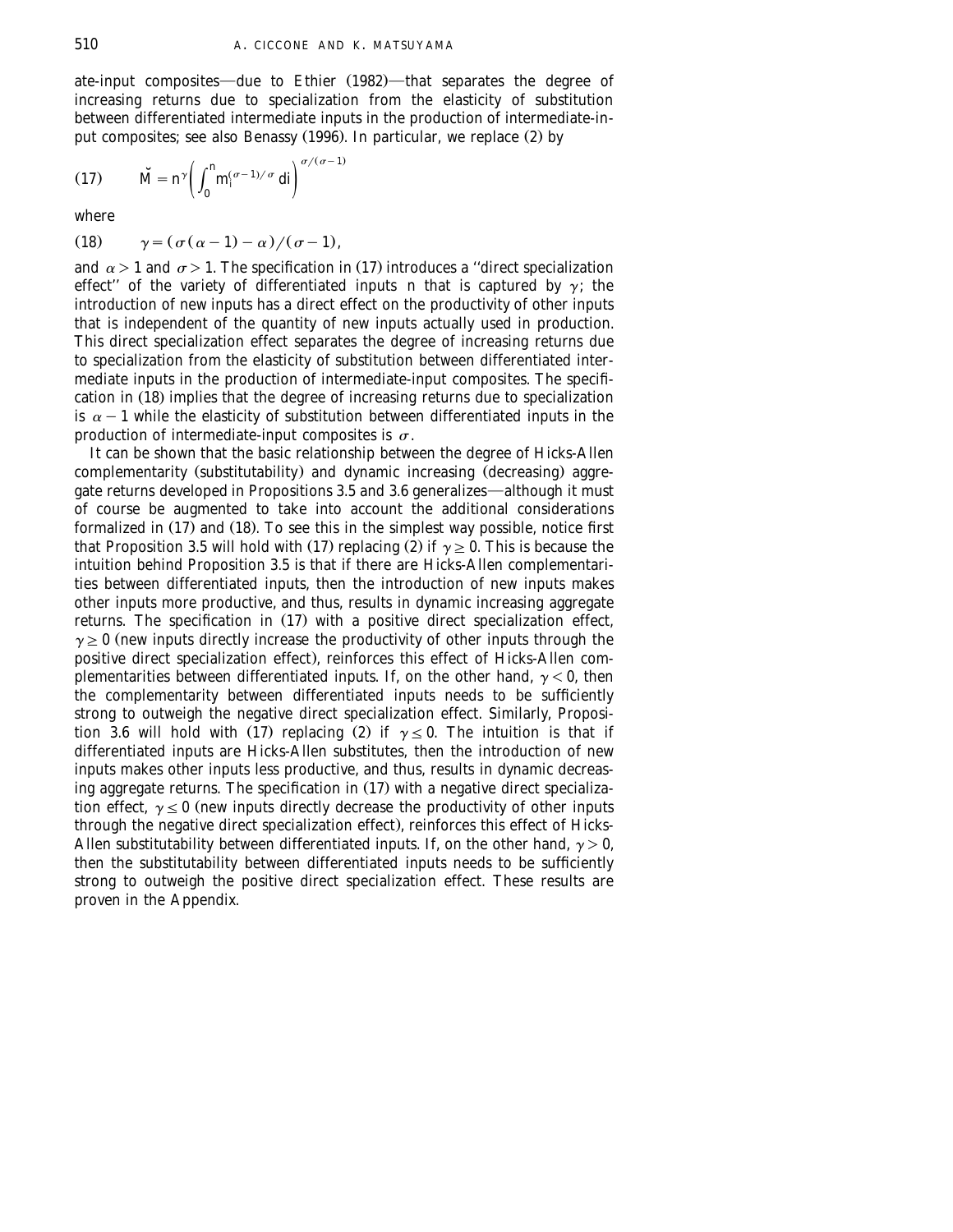### 4. DYNAMIC OPTIMALITY WITH A REPRESENTATIVE CONSUMER

We now turn to the issue of dynamic optimality when there is a representative consumer. The intertemporal preferences of the consumer are  $\int_{0}^{\infty} e^{-\rho \tau} U(C_{\tau}) d\tau$ , with  $U(C_r)$  twice continuously differentiable, strictly concave,  $U'(C) \rightarrow \infty$  as  $C \rightarrow 0$ , and  $\rho > 0$ . We analyze dynamic optimality in two steps. We first derive necessary conditions for dynamic optimality and then develop a criterion to determine the path that yields higher intertemporal utility among any two paths satisfying those necessary conditions.

We focus throughout on convex-concave dynamic models and assume that dynamic aggregate returns fall below the rate of time preference  $\rho$  as the variety of differentiated inputs becomes sufficiently large. More precisely, we assume that there is a variety of differentiated inputs  $n_m > 0$  that satisfies the following assumption:

ASSUMPTION 1.

(19) 
$$
\hat{r}(n_m) = \rho
$$
 and  $\hat{r}(n) < \rho$  for  $n > n_m$ .

This assumption also ensures the existence of a dynamically optimal path.

For a given initial variety of differentiated inputs  $n_0 > 0$ , the dynamically optimal allocation solves

(20) maximize 
$$
\int_{\{C_{\tau}\}_{0}^{\infty}}^{\infty} e^{-\rho\tau} U(C_{\tau}) d\tau
$$

subject to

$$
(21) \qquad 0 \le \dot{n} = I = \hat{G}(n) - \frac{\hat{G}(n)}{\hat{F}(n)}C.
$$

The next proposition gives necessary conditions for dynamic optimality.

PROPOSITION 4.1: *The following conditions are necessary for dynamic optimality*:

(22) 
$$
\frac{\dot{C}}{C} = \begin{cases} \gamma(C) \left( \frac{\hat{F}(n)\hat{G}(n)}{\hat{F}(n)} - \rho \right) & \text{if } C < \hat{F}(n), \\ 0 & \text{if } C = \hat{F}(n) \text{ and } \rho \ge \frac{\hat{F}(n)\hat{G}(n)}{\hat{F}(n)}, \end{cases}
$$

where  $\gamma(C) = -U^{\prime}(C)/U^{\prime\prime}(C)C$  denotes the intertemporal elasticity of substitution. The transversality condition  $\lim_{t\to\infty} e^{-\rho\tau}(\hat{F}(n_{\tau})U'(C_{\tau})/\hat{G}(n_{\tau}))n_{\tau}=0$  is also nec*essary*.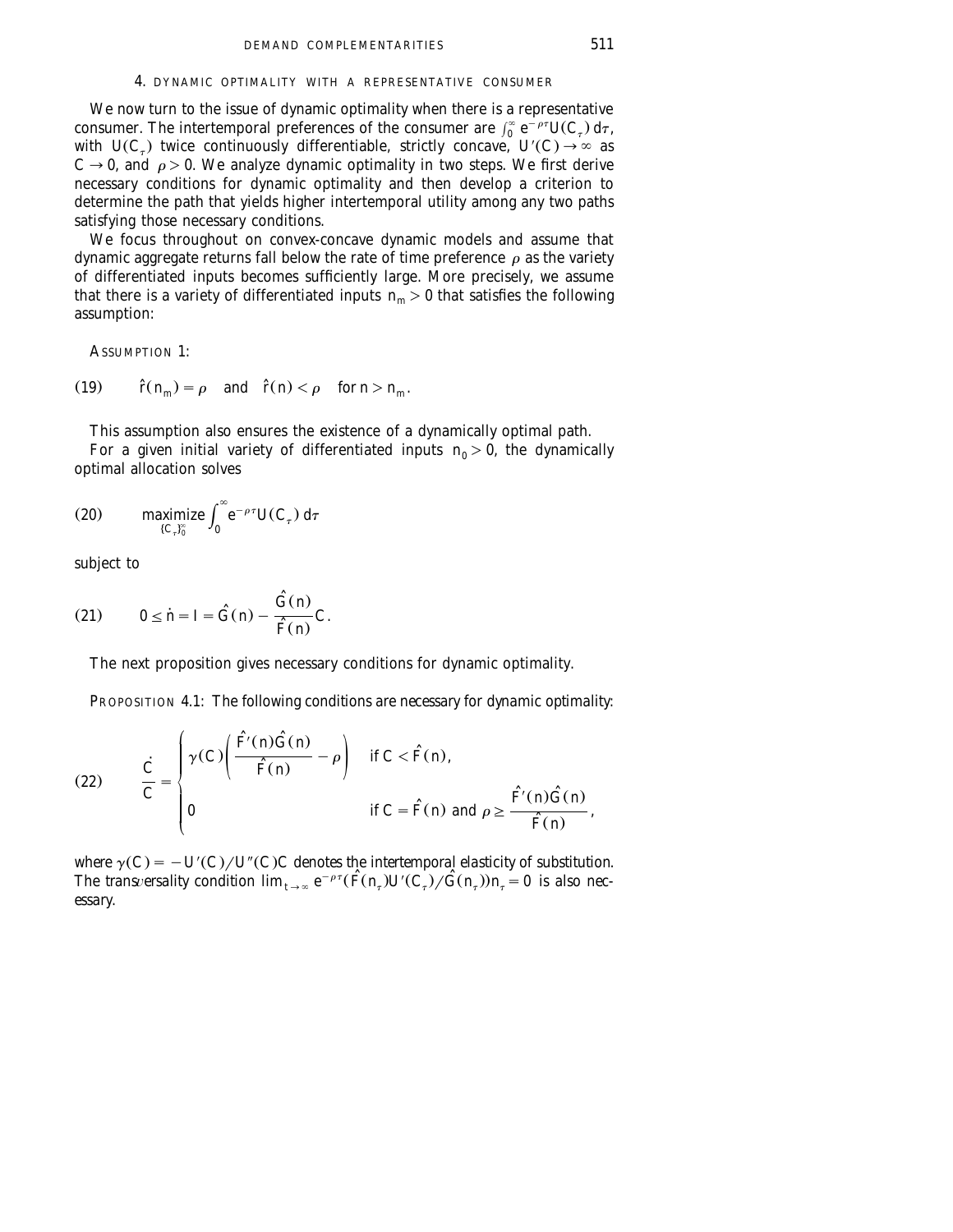PROOF: In the Appendix.

It can be shown that the necessary conditions in Proposition 4.1 and  $(21)$  have a solution for all  $n_0 > 0$  if (19) holds. The condition in (22) confirms that the dynamic aggregate returns schedule  $\hat{r}(n)$  defined in (8) plays a crucial role for the optimal intertemporal allocation.

The main complication introduced by dynamic increasing aggregate returns is that the necessary conditions for dynamic optimality in Proposition 4.1 and  $(21)$ may have more than one solution. The next proposition selects the consumption profile with higher intertemporal utility between any two consumption profiles that satisfy the necessary conditions in Proposition 4.1 and  $(21)$ .

PROPOSITION 4.2: *Consider any two paths, indexed by i and ii, that for a given*  $n_0 > 0$  *satisfy the necessary conditions for dynamic optimality in Proposition* 4.1 *and* Ž . 21 . *Then*, *path ii yields strictly higher intertemporal utility than path i if and only if it has a strictly lower initial le*¨*el of consumption*.

PROOF: In the Appendix.

# 4.3. *Dynamic Optimality in the One*-*Sector Model*

When consumption goods and investment goods are produced with the same technology, then the dynamic system in  $(21)$  and  $(22)$  simplifies to

(23) 
$$
\dot{C}/C = \gamma(C)(\hat{F}'(n) - \rho),
$$

$$
\dot{n} = \hat{F}(n) - C,
$$

in the interior. This system is identical to the dynamic system of the standard neoclassical growth model; see Cass (1965) for example, with  $\hat{F}(n)$  taking the place of the aggregate production function and  $\hat{r}(n) = \hat{F}(n)$  taking the place of the marginal product of capital.

Specifying the consumption- and investment-goods technology as in  $(14)$ allows us to better characterize optimal intertemporal allocations. If  $\varepsilon \leq \sigma$  and  $\sigma \geq 2$ , then the "aggregate production function"  $\hat{F}(n)$  will be globally concave. As a result, there will be globally decreasing dynamic aggregate returns and optimal intertemporal allocations will be qualitatively similar to optimal intertemporal allocations in the standard neoclassical, convex growth model in the following sense: Optimal intertemporal allocations in economies that start with a variety of differentiated inputs *n* strictly below the values for *n* that satisfy  $\tilde{F}(n) = \rho$  will be characterized by an increasing variety of differentiated inputs and an increasing level of consumption, and converge to the same steady-state level of income.

If, on the other hand,  $\varepsilon > \sigma > 2$ , then our disaggregate framework provides microeconomic foundations for the convex-concave aggregate production function and hence optimal intertemporal allocations in the aggregative framework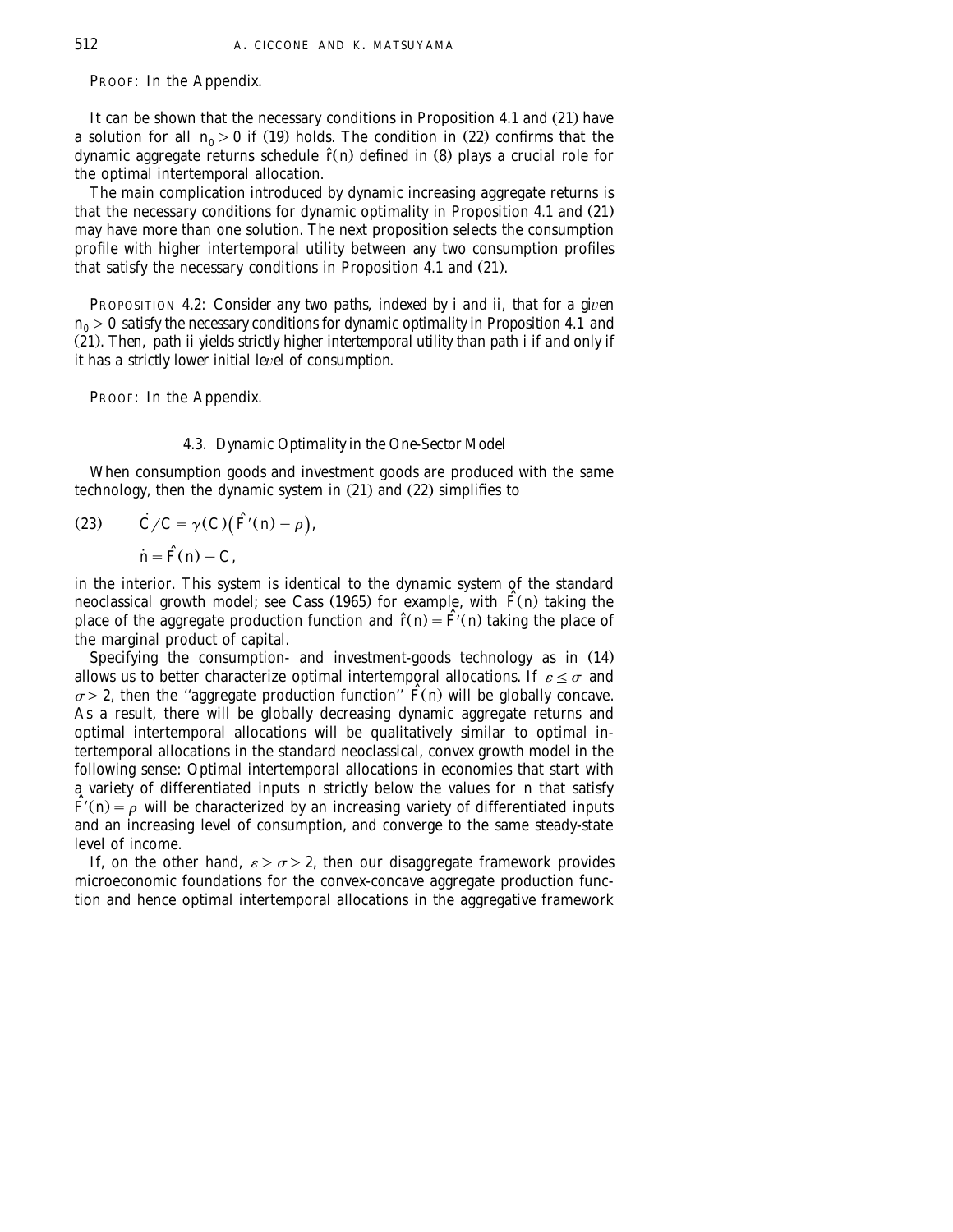in Skiba (1978), Majumdar and Mitra (1982), Dechert and Nishimura (1983), and Brock and Malliaris (1989). The dynamic aggregate returns schedule will be inverted U-shaped, and, generally, there will be either no value or two values for *n* that satisfy  $\hat{F}(n) = \rho$ . Assuming that there are two values, optimal intertemporal allocations are these: Optimal intertemporal allocations in economies that start with a variety of differentiated inputs *n* strictly between the two values that satisfy  $\hat{F}(n) = \rho$  are characterized by a rising variety of differentiated inputs and increasing levels of consumption, and converge to a variety of differentiated inputs equal to the larger of the two solutions of  $\tilde{F}(n) = \rho$ ; economies that start just below the lower of the two values that satisfy  $\hat{F}(n) = \rho$  will experience temporarily falling levels of consumption and rising levels of investment, and also converge to a variety of differentiated inputs equal to the larger of the two solutions of  $\hat{F}(n) = \rho$ ; optimal investment will be zero and consumption will be constant in economies that start with a very low variety of differentiated inputs. Optimal allocations in the one-sector model with consumption and investment produced according to (14) and  $\varepsilon > \sigma > 2$  are illustrated in Figure 2, which makes use of Proposition 4.2 to select optimal intertemporal allocations whenever there are multiple paths that satisfy the necessary conditions in Proposition 4.1 and  $(21)$ .

The results for the two-sector model with the consumption-goods technology as specified in (14) are similar. If  $\varepsilon \leq \sigma$ , then there are globally decreasing dynamic aggregate returns and optimal intertemporal allocations are qualitatively similar (in the sense explained in the previous subsection) to optimal intertemporal allocations in the standard neoclassical, convex growth model. If  $\varepsilon > \sigma$ , then the dynamic aggregate returns schedule has an inverted U-shape and optimal intertemporal allocations will therefore be qualitatively similar to optimal intertemporal allocations in the aggregative framework with a convexconcave aggregate production-function.



Intermediate Input Variety: n

FIGURE 2.—Dynamically optimal allocations with input demand complementarities.<sup>a</sup> <sup>a</sup> *Note*: The thick line corresponds to the region where it is optimal to not invest in differentiated inputs because of low current and future returns. The saddle path indicates the optimal path for consumption and investment in differentiated inputs.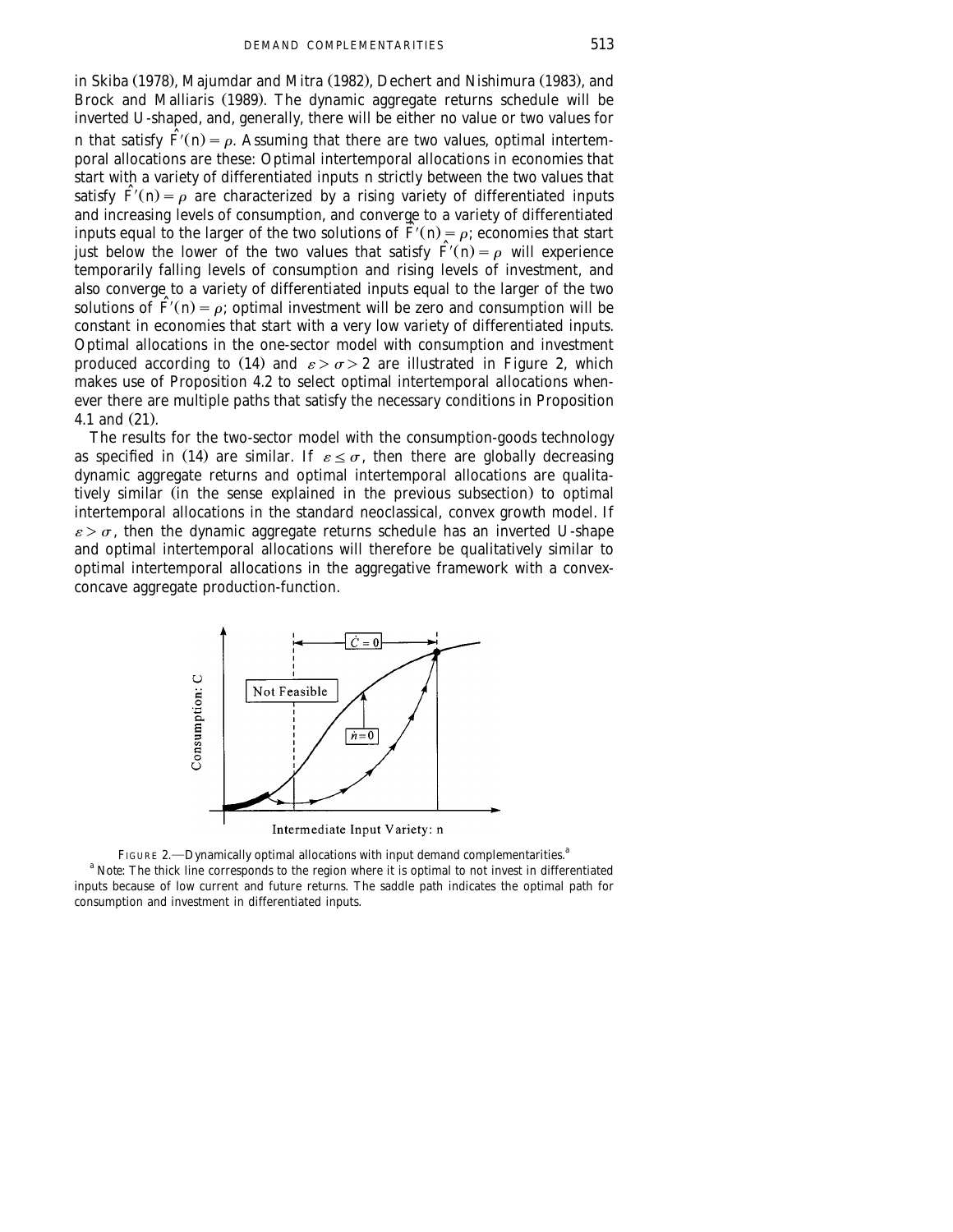### 5. DYNAMIC EQUILIBRIUM ALLOCATIONS

One advantage of our approach to aggregate dynamic nonconvexities—compared to the approach in Skiba (1978), Majumdar and Mitra (1982), Dechert and Nishimura (1983), and Brock and Malliaris (1989)—is that it allows us to define and characterize decentralized dynamic market equilibria and assess their optimality. We define and characterize dynamic market equilibria in the framework in Section 2 using the following market structure: Markets for consumption goods, investment goods, and labor are perfectly competitive but the market for differentiated intermediate inputs produced with dynamic increasing returns is monopolistically competitive; this market structure is common to the many recent contributions to growth theory that, following Judd (1985), Romer (1987, 1990), and Grossman and Helpman (1991), associate economic growth with the introduction of new inputs. Our objective is to analyze how the degree of Hicks-Allen complementarity (substitutability) between differentiated inputs affects the characteristics and optimality of dynamic market equilibria.

There are two related main results in this section. First, Hicks-Allen complementarities play a similar role for dynamic market equilibrium allocations as for optimal dynamic allocations; they imply that the private return to investment increases with the aggregate level of investment and therefore result in dynamic market equilibrium allocations that are qualitatively similar to optimal intertemporal allocations in the aggregative framework. Second, Hicks-Allen complementarities give rise to dynamic equilibrium allocations that are ''globally inefficient'' in the following sense: Economies that start with low levels of income may be stuck in equilibrium, although the optimal intertemporal allocation involves strictly positive investment and growth, and convergence to the level of income of economies that started with high levels of income. These dynamic inefficiencies cannot be undone by marginal, Pigouvian tax policies but must be addressed with nonlinear policy instruments.

### 5.1. *Characterization of Dynamic Market Equilibrium Allocations*

Denote the wage rate, the price of investment goods, and the price of differentiated input *i*, all in terms of consumption goods, with *w*, *q*, and  $p_i$ . The fact that investment- and consumption-goods producers take prices as given, then implies that profit-maximizing intermediate-input and labor demands satisfy:  $F_t(M^C, L^C) = w$ ,  $F_M(M^C, L^C) = p_M$ , and  $m_t^C/M^C = (p_t/p_M)^{-\sigma}$  in the production of consumption goods and  $qG_I(M^I, L^I) = w$ ,  $qG_M(M^I, L^I) = p_M$ , and  $m_i^I/M^I = (p_i/p_M)^{-\sigma}$  in the production of investment goods; all variables are defined analogously to the optimal case and

$$
p_M = \left(\int_0^\infty p_i^{1-\sigma} \, di\right)^{1/(1-\sigma)}
$$

denotes the minimum cost of purchasing sufficient differentiated inputs to produce one unit of the intermediate-input composite defined in (2).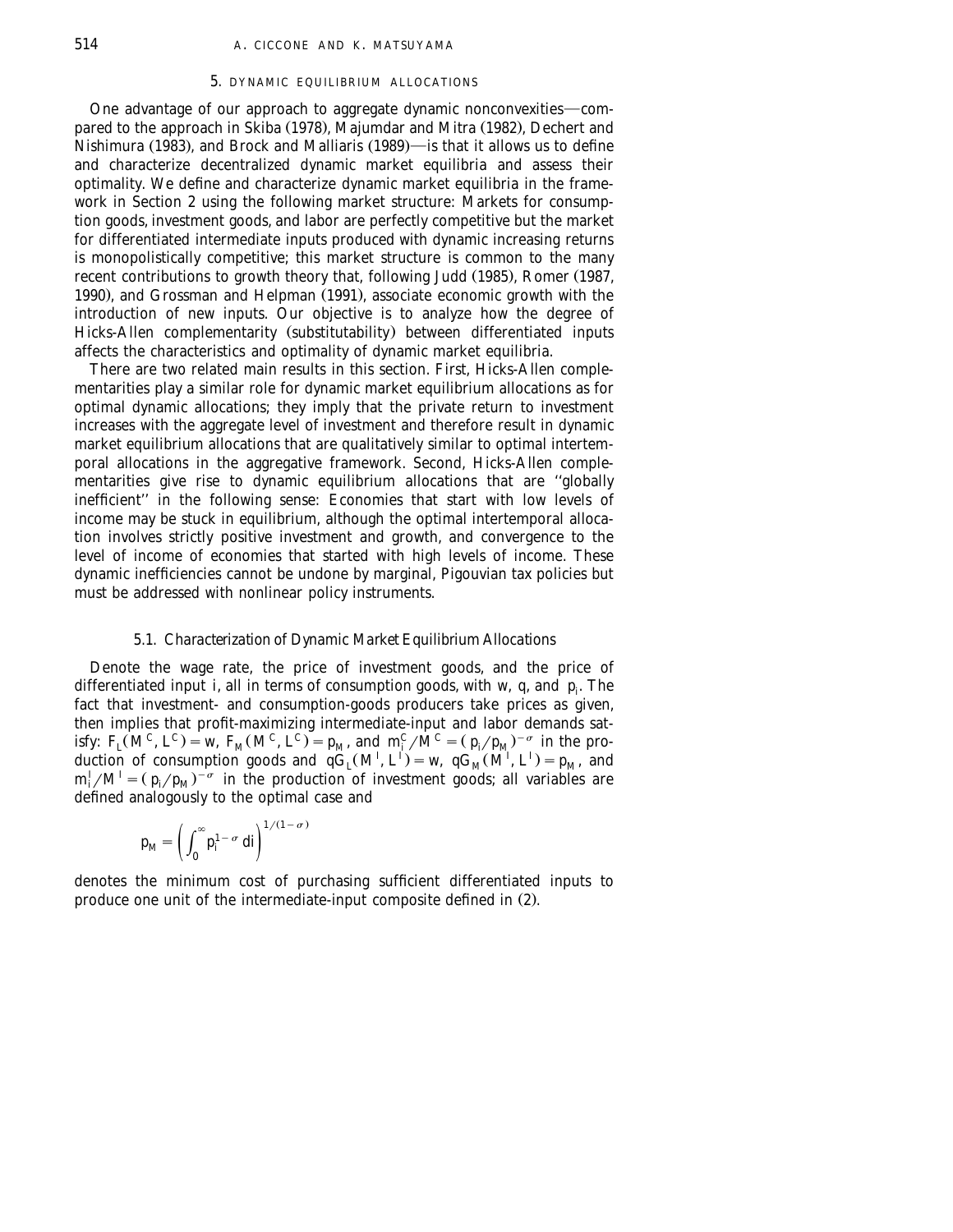Differentiated inputs are produced by monopolistically competitive firms: Each firm produces one input and maximizes profits by setting its price taking all other prices as given. This implies that profit-maximizing prices for available differentiated inputs are given by a constant markup over marginal cost,  $p = \mu w$ for  $i \le n$  where  $\mu = \frac{\sigma}{\sigma - 1} > 1$ , as each firm faces an intermediate-input demand with constant price elasticity. The price of intermediate-input composites relative to labor is therefore equal to  $p_M/w = \mu n^{1/(1-\sigma)}$  in equilibrium. Combined with constant returns to scale of the consumption-goods technology, this implies that the factor share of differentiated inputs in the production of consumption goods,  $p_M M^C/C$ , can be written as

(24) 
$$
A(n) = \{ F_M(M^C, L^C) M^C / F(M^C, L^C) : F_M(M^C, L^C) / F_L(M^C, L^C) = \mu n^{1/(1-\sigma)} \},
$$

where we made use of the fact that  $F_M(M^C, L^C) = p_M$  and  $F(M^C, L^C) = C$  in equilibrium. Defining the income share of differentiated inputs in the production of investment goods,  $B(n)$ , analogously to  $(24)$ , yields the next proposition.

PROPOSITION 5.1: *Labor market clearing implies that*

(25) 
$$
1 = C/F(n) + I/G(n),
$$

*where*

(26) 
$$
F(n) = F((\mu^{1-\sigma}n)^{1/(\sigma-1)}A(n), (1-A(n))/(1-A(n)/\sigma))
$$

*and*

(27) 
$$
G(n) = G((\mu^{1-\sigma} n)^{1/(\sigma-1)} B(n), (1 - B(n))/(1 - B(n)/\sigma)).
$$

PROOF: In the Appendix.

The variety of available differentiated inputs *n* increases over time through entry of new firms. These new firms must start up production by purchasing one unit of the investment good; this start-up investment is irreversible. There is free entry into the production of new differentiated inputs; the market value of differentiated input firms  $v$ —not indexed by *i* as all firms have the same market value in equilibrium—will therefore never exceed the start-up cost  $q$  in equilibrium,  $q \ge v$ . Free entry also implies that there will be no entry if the market value of differentiated input firms is strictly below the start-up cost,  $v < q$ ; when there is entry in equilibrium, then the market value of differentiated input firms and the start-up cost will be equalized. Summarizing, we obtain that in equilibrium,  $\dot{n} \ge 0$ ,  $q \ge v$ , and

$$
(28) \qquad \text{if } q-v=0.
$$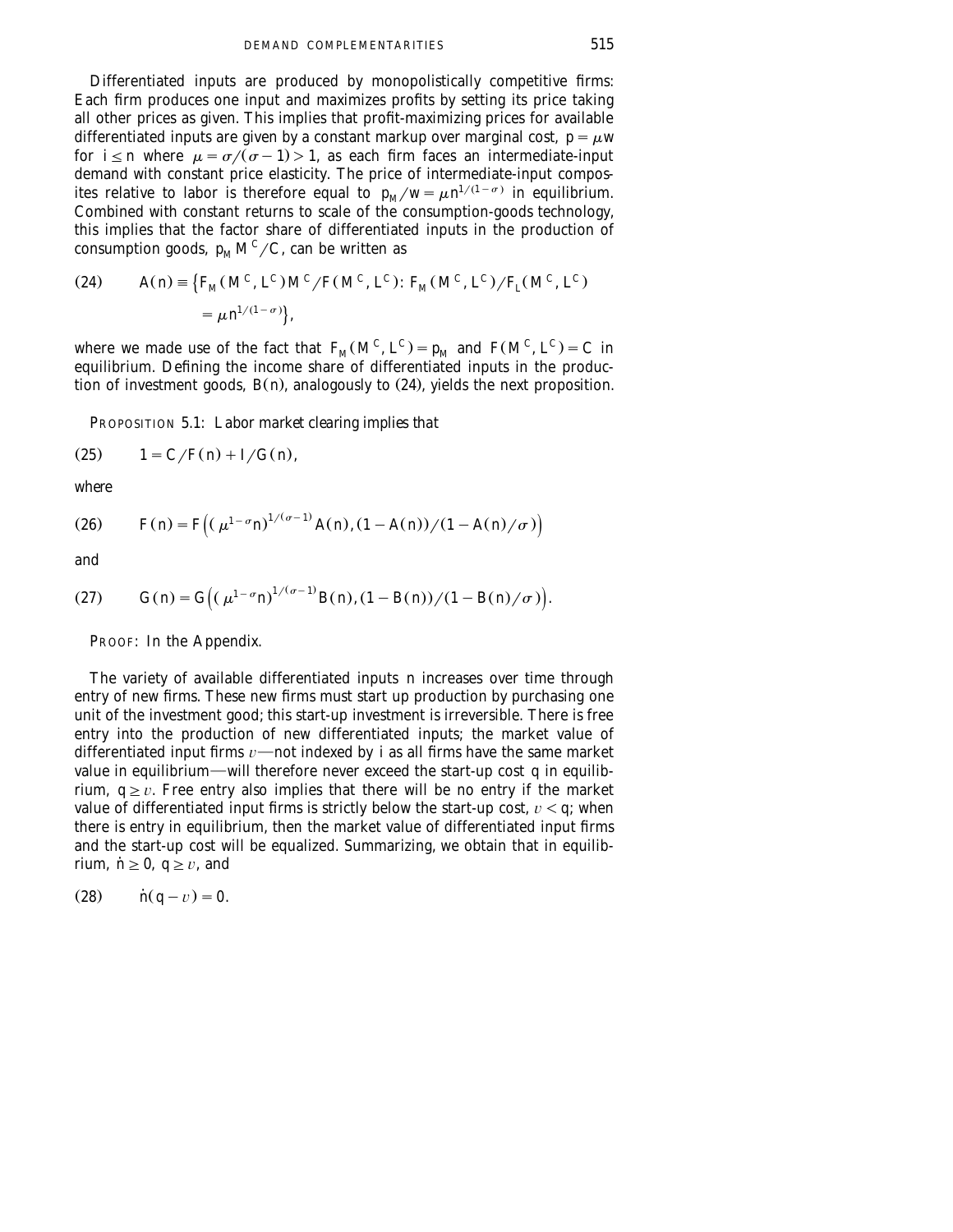Households supply labor and own all firms. They choose their consumption profile to maximize intertemporal utility subject to their intertemporal budget constraint,

(29) 
$$
\int_0^{\infty} e^{-R_{\tau}} C_{\tau} d\tau \leq n_0 v_0 + \int_0^{\infty} e^{-R_{\tau}} w_{\tau} d\tau,
$$

where  $R_{\tau} = \int_0^{\tau} r_t dt$  is the real interest rate between periods 0 and  $\tau$ . Their optimal consumption profile satisfies the Euler condition,

$$
(30) \qquad \dot{C}/C = \gamma(C)(r - \rho),
$$

where  $\gamma(C) = -U'(C)/U''(C)C$  denotes the intertemporal elasticity of substitution. The next result summarizes the equilibrium conditions in terms of the level of consumption and differentiated inputs available,  $(C, n)$ .

**PROPOSITION 5.2:** *For an initial variety of differentiated inputs*  $n_0 > 0$ *, dynamic market equilibria are characterized by levels of consumption*  $C<sub>\tau</sub>$  *and differentiated input* varieties  $n_{\tau}$ ,  $\tau \geq 0$ , that satisfy

(31a) 
$$
\frac{\dot{C}}{C} \begin{cases} \gamma(C) \left( \frac{\dot{q}(n)}{q(n)} + \frac{A(n)C + B(n)q(n)\dot{n}}{\sigma q(n)n} - \rho \right) & \text{if } C < F(n), \\ 0 & \text{if } C = F(n) \text{ and } b(n) \le \rho, \end{cases}
$$

 $(31b)$  $\dot{n} = \max\{G(n)(1 - C/F(n)), 0\},\}$ 

*and*

(32) 
$$
\lim_{\tau \to \infty} e^{-\rho \tau} U'(C_{\tau}) n_{\tau} F(n_{\tau}) / G(n_{\tau}) = 0
$$

*where*

 $(33)$   $b(n) = A(n) F(n) / \sigma q(n) n$ 

*and*

(34) 
$$
q(n) = (\sigma - A(n)) F(n) / (\sigma - B(n)) G(n)
$$
.

PROOF: In the Appendix.

## 5.2. *Dynamic Equilibrium and Optimality in the One Sector Model*

We now prove existence and further characterize dynamic market equilibria, and also compare dynamic equilibrium and optimal allocations, in the one sector model in Section 3; the results for the two sector model are similar and therefore omitted.

In the one sector model, the equilibrium dynamic system in  $(31)$  simplifies to

(35) 
$$
\dot{C}/C = \gamma(C)(r(n) - \rho),
$$

$$
\dot{n} = F(n) - C,
$$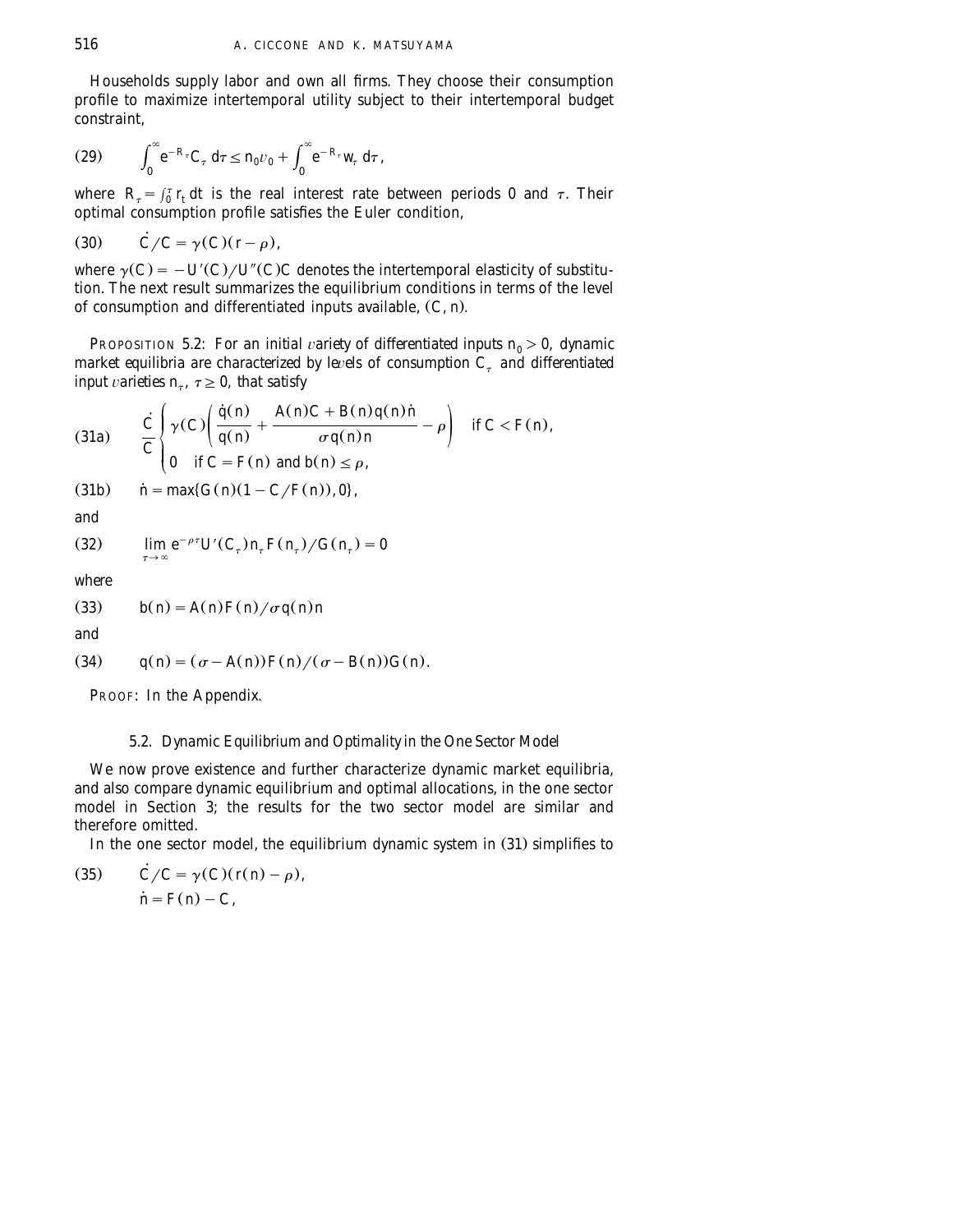in the interior, where  $r(n) = A(n)F(n)/\sigma n$  is the rate of return to differentiated input firms' investment:  $r(n)$  will be called the aggregate dynamic private returns schedule. Focusing on convex-concave models by assuming that there is a  $n_e > 0$ , such that  $r(n_e) = \rho$  and  $r(n) < \rho$  for all  $n > n_e$ , makes it straightforward to prove existence of a dynamic equilibrium. If  $n_0$  satisfies  $r(n_0) \leq \rho$ , then there is a stationary allocation with  $C_{\tau} = F(n_0)$ ,  $\tau \geq 0$ , that satisfies all equilibrium conditions. If, on the other hand,  $r(n_0) > \rho$ , then there is a dynamic equilibrium with increasing levels of consumption and an increasing differentiated input variety that converges to a variety of differentiated inputs equal to the solution of  $r(n) = \rho$  closest above  $n_0$ .

Hicks-Allen complementarities between differentiated inputs affect the aggregate dynamic private returns schedule  $r(n)$  in the same way as the aggregate dynamic returns schedule  $\hat{r}(n)$ :

PROPOSITION 5.3: *There will be dynamic increasing aggregate private returns*  $r'(n) > 0$  *if differentiated inputs are complements in the sense of Hicks-Allen.* 

PROOF: In the Appendix.

To better characterize dynamic market equilibria and assess their optimality in the presence of Hicks-Allen complementarities between differentiated inputs, we return to the case where consumption goods and investment goods are produced as in (14). In this case, we can determine  $F(n) = G(n)$  defined in (26) and  $(27)$  explicitly as

(36) 
$$
F(n) = (\beta'/\mu + n^{(\varepsilon-1)/(\sigma-1)})^{1/(\varepsilon-1)}/\theta(n)
$$

where  $\beta' = \beta \mu^{\varepsilon}$  and

(37) 
$$
1 \leq \theta(n) = (\beta' + n^{(\varepsilon - 1)/(\sigma - 1)}) / (\beta' / \mu + n^{(\varepsilon - 1)/(\sigma - 1)}) \leq \mu.
$$

This yields that there are dynamic increasing aggregate private returns  $r'(n) > 0$ if and only if

$$
(38) \qquad (\varepsilon - \sigma) \beta' n^{-(\varepsilon - 1)/(\sigma - 1)} > (\sigma - (1 + \theta(n))).
$$

This, combined with the fact that (37) implies that  $\theta(n) \rightarrow 1$  as  $n \rightarrow \infty$ , implies that the aggregate dynamic private returns schedule  $r(n)$  will have the inverted U-shape typical of the convex-concave aggregate production function in the aggregative framework if  $\varepsilon > \sigma > 2$ ; notice that this condition is identical to the condition than ensured the inverted U-shape of the aggregate returns schedule  $\hat{r}(n)$ . In this case, differentiated inputs are Hicks-Allen complements when few inputs are available but become strong substitutes as the available variety increases. Generally, there will be either no or two solutions to  $r(n) = \rho$  when the necessary condition for Hicks-Allen complementarities,  $\varepsilon > \sigma > 2$ , is satisfied and  $r(n)$  is inverted U-shaped. We focus on the case with two solutions where dynamic equilibrium allocations take the following form: In economies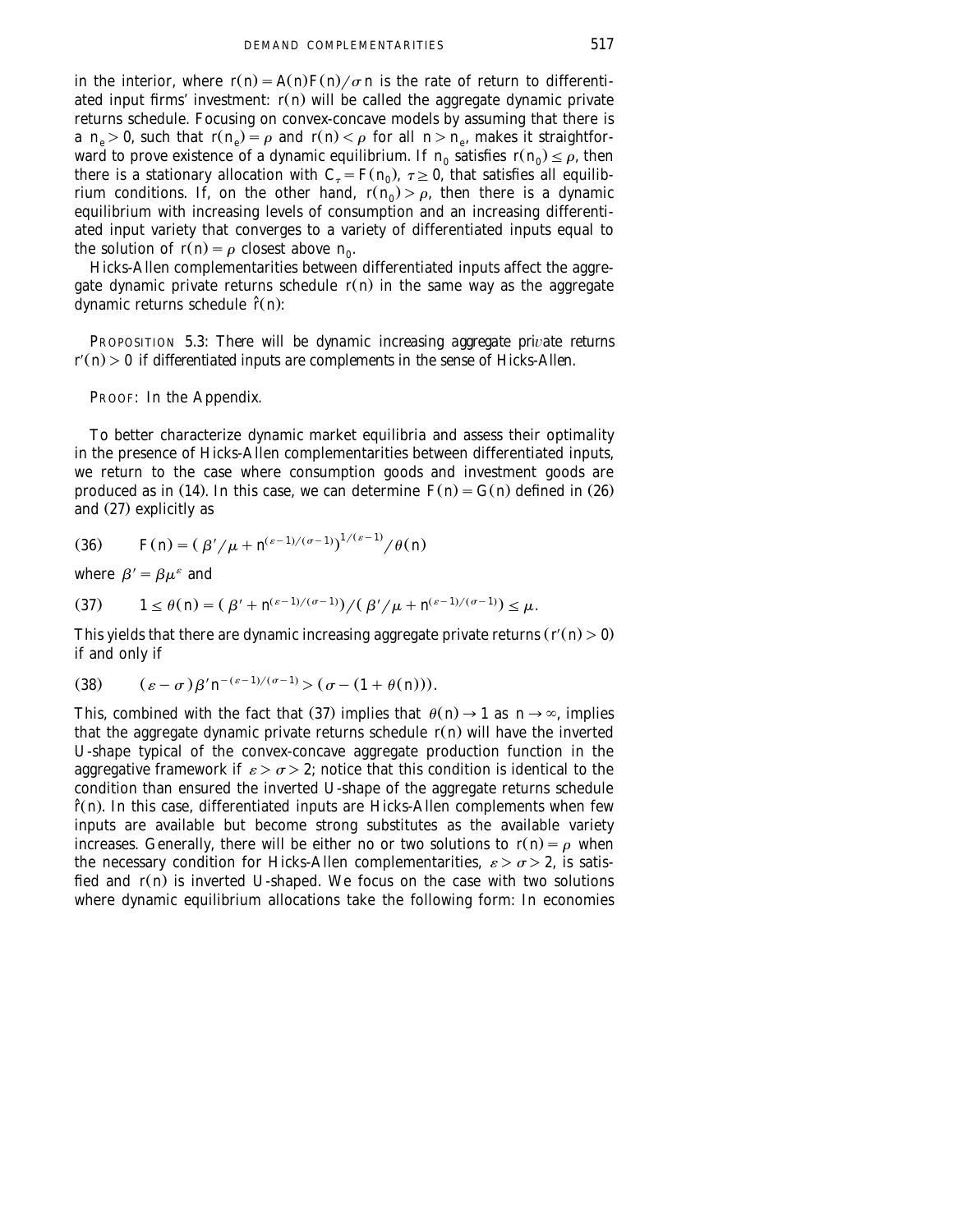with  $n_0$  larger than or equal to the larger of the two values that satisfy  $r(n) = \rho$ , the unique equilibrium allocation is  $C_{\tau} = F(n_0)$ ,  $\tau \geq 0$ , and there is no investment. Dynamic equilibria in economies with  $n_0$  strictly between the two values that satisfy  $r(n) = \rho$  are characterized by an increasing variety of differentiated inputs and rising levels of consumption and production; all these economies converge to the same steady-state variety of differentiated inputs—equal to the larger of the two values that satisfy  $r(n) = \rho$ —and the same level of income. There are two equilibria in economies that start with  $n_0$  equal or just below the smaller of the two values that satisfy  $r(n) = \rho$ ; the first equilibrium has a constant level of consumption  $C<sub>r</sub> = F(n_0)$ ,  $\tau \geq 0$ , and no investment; the second dynamic equilibrium is characterized by falling levels of consumption and rising levels of investment in the beginning and converges to a steady-state variety of differentiated inputs equal to the larger of the two values that satisfy  $r(n) = \rho$ . The dynamic equilibrium allocations in the one sector model when the necessary condition for Hicks-Allen complementarities,  $\varepsilon > \sigma > 2$ , is satisfied are shown in Figure 3. Comparing Figure 3 to Figure 2 illustrates that dynamic equilibrium allocations are qualitatively similar to optimal allocations in the following sense: They either involve no investment and a constant level of consumption, or a level of consumption (investment) that is falling (rising) when the variety of intermediate inputs is low and a level of consumption that is rising when the variety of intermediate inputs is large. Dynamic equilibrium allocations in the model with Hicks-Allen complementarities are therefore qualitatively similar to optimal allocations in the aggregative framework with a convexconcave aggregate production function.

To compare dynamic equilibrium and optimal allocations in the one-sector model when the necessary condition for Hicks-Allen complementarities,  $\varepsilon > \sigma$  $>$  2, is satisfied, we compare the optimal dynamic system in (23) with the



Intermediate Input Variety: n

FIGURE 3. - Dynamic market equilibria with input demand complementarities.<sup>a</sup> <sup>a</sup> *Note*: The thick line corresponds to stationary equilibria and the saddle path to dynamic equilibria. For differentiated input varieties where the thick line and the saddle path overlap, there are multiple equilibria.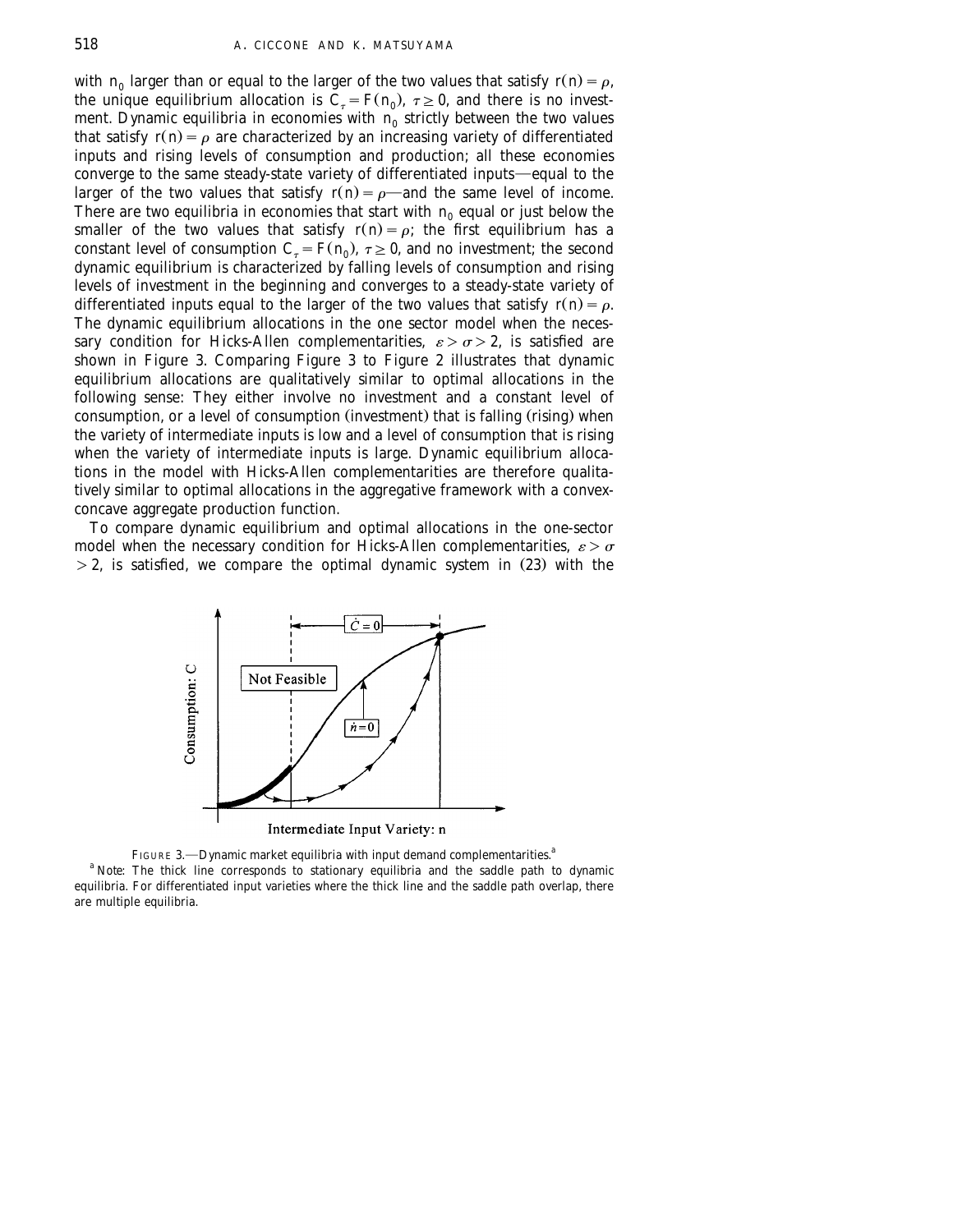equilibrium dynamic system in  $(35)$ . Notice that the *n*-isocline in the equilibrium dynamic system in  $(23)$  lies below the *n*-isocline in the optimal dynamic system in (35) as  $F(n) < \hat{F}(n)$  ( $F(n) < \hat{F}(n)$  follows from the definition of  $\hat{F}(n)$  as the largest quantity of consumption goods that can be produced with one unit of labor combined with the fact that  $F(n)$  is the average labor productivity in the production of consumption goods in the market equilibrium;  $F(n) < \hat{F}(n)$  follows because the markup charged by intermediate input producers drives a wedge between the marginal cost and the price of intermediate inputs in the market equilibrium). Furthermore, it can be shown that the aggregate private returns schedule  $r(n)$  lies always strictly below the aggregate returns schedule  $\hat{r}(n)$ <sup>6</sup>. We focus on two implications of these observations about dynamic market equilibrium and optimal allocations. First, the ''high'' equilibrium steady-state with a differentiated input variety equal to the larger of the two values that satisfy  $r(n) = \rho$  is characterized by an inefficiently low variety of differentiated inputs. The reasons for this are well understood since the contribution of Judd (1985): the relative price distortion due to the markup,  $\mu > 1$ , charged by differentiated input producers in the market equilibrium combined with an elasticity of substitution larger than unity,  $\varepsilon > 1$ ; this "local inefficiency" can be undone by subsidizing differentiated input purchases so as to equalize their purchase price with their marginal cost of production. Second, and more interestingly from our point of view, there are ''global inefficiencies'' in the following sense: Economies where the optimal intertemporal allocation would involve strictly positive investment and growth, and convergence to a ''high'' steady-state (the steady-state that corresponds to a variety of differentiated inputs equal to the larger of the two values that satisfy  $\hat{F}(\vec{n}) = \rho$ ), may instead be stuck at a "low" steady-state in equilibrium (steady-states with a variety of differentiated inputs smaller than or equal to the smaller of the two values that satisfy  $r(n) = \rho$ ). These global inefficiencies arise because Hicks-Allen complementarities between differentiated inputs imply that the rate of return to investment in new differentiated inputs increases with aggregate investment. Global inefficiencies cannot be undone with subsidies that equalize the purchase price of intermediate inputs to their marginal cost of production but must be addressed with nonlinear policy instruments.

#### 6. SUMMARY

When do dynamic nonconvexities at the disaggregate level translate into dynamic nonconvexities at the aggregate level? We have addressed this question in a model where the production of differentiated intermediate inputs is subject

<sup>&</sup>lt;sup>6</sup> To see this, notice that  $F(n) < \hat{F}(n)$  and that  $A(n) < \hat{A}(n^{1/(1-\sigma)})$  because the elasticity of substitution between intermediate-input composites and labor is larger than unity,  $\varepsilon > 1$ , and the price of the intermediate-input composite relative to labor is higher in the market equilibrium than in the optimal allocation. Combined with the fact that  $( A6 )$ ,  $( A7 )$ , and  $( A9 )$  in the Appendix imply that  $\hat{r}(n) = \hat{F}(n) = \hat{A}(n^{1/(1-\sigma)})\hat{F}(n)/(\sigma-1)n$ , this yields  $\hat{r}(n) > r(n) = A(n)F(n)/\sigma n$ .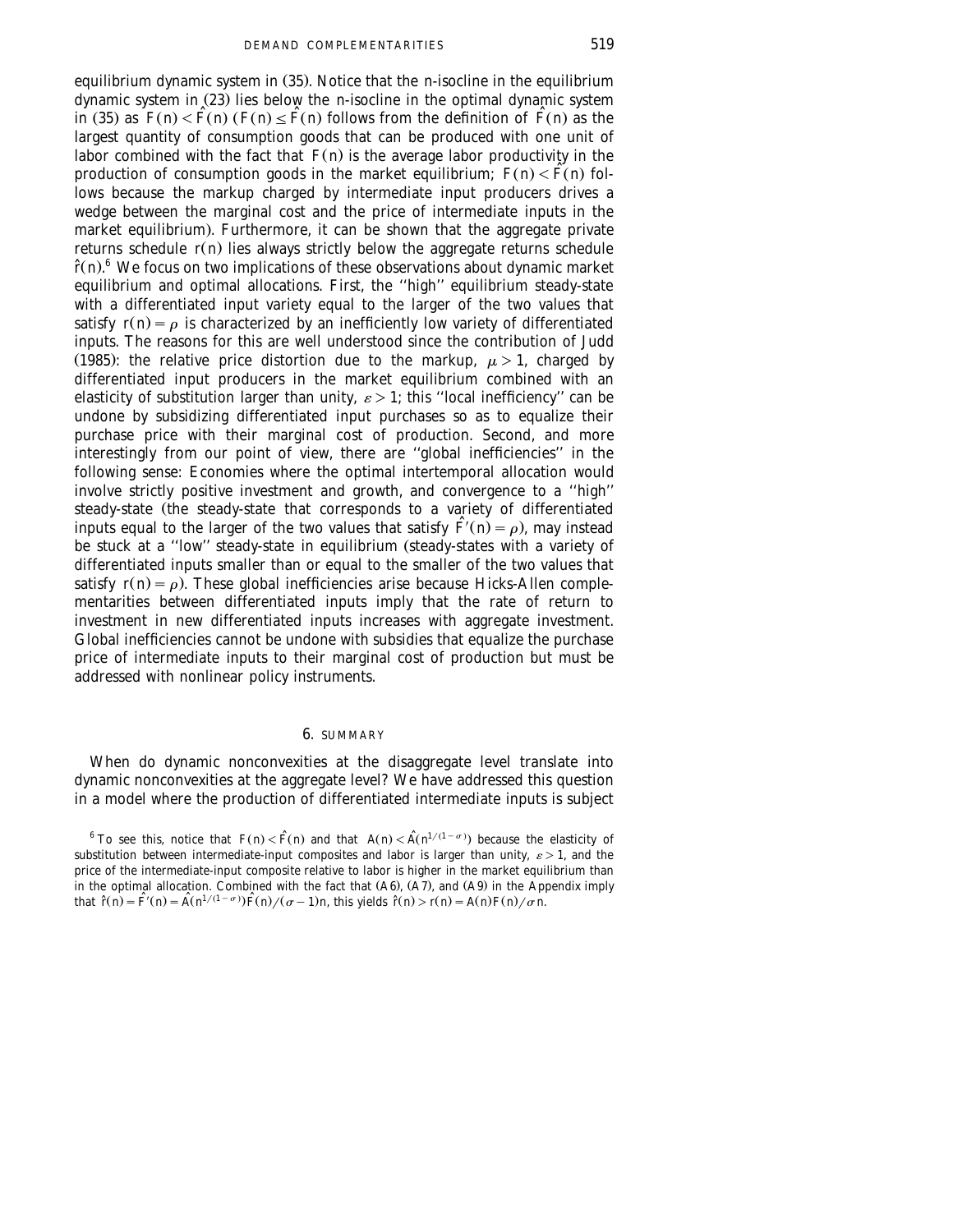to dynamic nonconvexities, and have shown that the answer depends on the degree of Hicks-Allen complementarity (substitutability) between differentiated inputs. In our simplest model, a generalization of Judd (1985) and Grossman and Helpman (1991) among many others, there are dynamic nonconvexities at the aggregate level if and only if differentiated inputs are Hicks-Allen complements.

We have also compared dynamic equilibrium and optimal allocations in the presence of dynamic increasing aggregate returns due to Hicks-Allen complementarities between differentiated inputs. Our main results are that Hicks-Allen complementarities imply that the private return to investment increases with the aggregate level of investment; that intertemporal equilibrium allocations are qualitatively similar to dynamic allocations in the aggregative framework; and that dynamic equilibria may be globally inefficient (economies may get inefficiently stuck at very low levels of income); these global inefficiencies cannot be eliminated by marginal, Pigouvian tax policies but must be addressed with nonlinear policy instruments.

*Dept. of Economics, University of California at Berkeley, 507 Evans Hall, Berkeley, CA 94720, U.S.A.; ciccone@econ.berkeley.edu; and Universitat Pompeu Fabra, Barcelona, Spain,*

*and*

*Dept. of Economics, Northwestern University, 2003 Sheridan Rd., Evanston, IL 60610, U.S.A.; kmatsu*@*merle.acns.nwu.edu*

*Manuscript received February, 1996; final revision received May, 1998.* 

### APPENDIX

PROOF OF PROPOSITION 3.1: Define  $X^C$  as the amount of labor employed to produce differentiated inputs used in the production of consumption goods and  $N^C$  as the total amount of labor used in the production of consumption goods, i.e.  $N^C = X^C + L^C$ . Furthermore, define  $\hat{f}(N^C, n)$  as the maximum amount of consumption goods that can be produced with  $N^C$  units of labor when a variety *n* of differentiated inputs is available. With these definitions we obtain that  $\hat{f}(N^C, n)$  =  $\hat{F}(n)N^C$  because (i) for a given variety of differentiated inputs *n*, the production of consumption goods is subject to constant returns to scale to the quantities of existing differentiated inputs and labor; (ii) the production of existing differentiated inputs is subject to constant returns to scale to labor; (iii) all intermediate inputs enter symmetrically into the production of intermediate-input composites in (2) and are produced in the same way. Proceeding in exactly the same way for *I* investment goods, using analogous definitions, yields  $\hat{g}(N^I, n) = \hat{G}(n)N^I$ . This implies that the minimum amount of labor required to produce one unit of the consumption good is equal to  $1/\tilde{F}(n)$ and that the minimum amount of labor required to produce one unit of the investment good is equal to  $1/\hat{G}(n)$ . The minimum amount of labor required to produce the bundle  $(C, I)$  is therefore equal to  $C/F(n) + I/G(n)$ . Efficiency requires that all labor is used in the production of consumption goods or investment goods, which yields (4).  $Q.E.D.$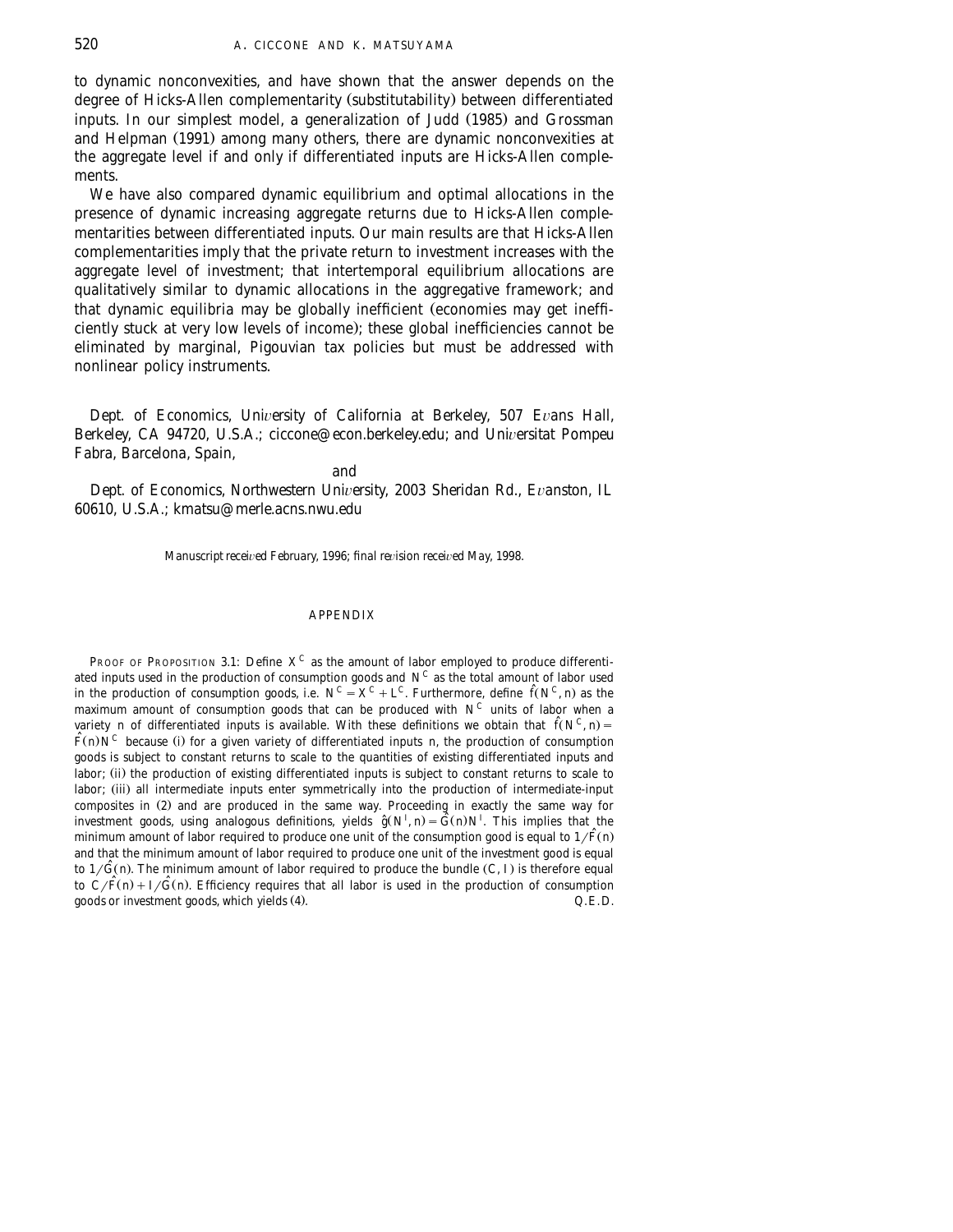**PROOF OF PROPOSITION 3.2: The minimization problem is to choose**  $\{L^C; m_i^C: i \leq n\}$  **to** 

minimize 
$$
aL^C + \int_0^R a_i m_i^C \, di
$$
 subject to  
\n
$$
F(M^C, L^C) = I \quad \text{and} \quad M^C = \left(\int_0^R (m_i^C)^{(\sigma - 1)/\sigma} \, di\right)^{\sigma/(\sigma - 1)}.
$$

This minimization problem can be split in two stages. First, determine  $\{m_i^C: i \le n\}$  to minimize the cost of producing  $M^C$  units of the intermediate-input composite. The solution  $\{\hat{m}_i^C: i \le n\}$  to this problem is one unit of the consumption good given the opportunity-cost of one unit of the intermediateinput composite  $a_M$ . The solution  $\{ \hat{L}^C, \hat{M}^C \}$  to this problem satisfies  $F_M(\hat{M}^C, \hat{L}^C) = a_M$  and  $F_L(\hat{M}^C, \hat{L}^C) = a$ . Combined with constant returns to scale of  $F(M^C, L^C)$ , this implies that  $\hat{M}^C F_M(\hat{M}^C, \hat{L}^C)/F(\hat{M}^C, \hat{L}^C)$  is a function of the relative opportunity-cost of intermediate-input composites  $a_M/a$  only. This establishes (11). Making use of (11) and  $F_M(\hat{M}^C, \hat{L}^C) = a_M$  $\hat{M}^C a_M / F(\hat{M}^C, \hat{L}^C) = \hat{A}(a_M/a)$ . Rearranging and making use of  $F(\hat{M}^C, \hat{L}^C) = 1$  implies  $\hat{M}^C = \hat{A}(a_M/a)/a_M$ , which combined with  $\hat{m}_i^C = (a_i/a_M)^{-\sigma} M^C$  yields (9).  $Q.E.D.$ 

PROOF OF PROPOSITION 3.3:<sup>7</sup> The proof of Proposition 3.2 implies that  $\hat{A}(a_M/a) = \hat{M}^C a_M$  where  $\hat{M}^C$  is the quantity of intermediate-input composites that minimizes the cost of producing one unit of the consumption good. Partially differentiating with respect to  $a_M$  yields

(A1) 
$$
\partial \log \hat{A}(a_M/a)/\partial \log a_M = 1 + \partial \log \hat{M}^C/\partial \log a_M
$$
.

By definition,

(A2) 
$$
\varepsilon (a_M/a) = -\partial \log \hat{M}^C / \partial \log a_M + \partial \log \hat{L}^C / \partial \log a_M.
$$

Partially differentiating the Euler identity associated with constant returns to scale of the consumption-goods technology with respect to  $a_M$  yields

(A3) 
$$
\hat{M}^C + a_M \partial \hat{M}^C / \partial a_M + a \partial \hat{L}^C / \partial a_M = 0.
$$

Solving (A2) and (A3) implies  $\partial \log \hat{M}^C / \partial \log a_M = -1 - (\varepsilon (a_M/a) - 1)(1 - \hat{A}(a_M/a))$ , which substituted in (A1), yields

(A4) 
$$
\partial \log \hat{A}(a_M/a)/\partial \log a_M = -( \varepsilon (a_M/a) - 1)(1 - \hat{A}(a_M/a)).
$$

Partially differentiating (9) with respect to  $a_M$  and making use of (A4) implies (12).  $Q.E.D.$ 

PROOF OF PROPOSITION 3.4: Let

(A5) 
$$
\hat{x}^C(n) = \underset{x, 0 \le x \le 1}{\text{argmax}} F(n^{1/(\sigma-1)}x, 1-x).
$$

The envelope theorem applied to  $(5)$  yields that

(A6) 
$$
\hat{F} = \hat{F}_M n^{1/(\sigma - 1)} \hat{x}^C / n(\sigma - 1).
$$

The first-order condition of (5) and constant returns to scale of the consumption-goods technology imply that

$$
(A7) \qquad \qquad \widehat{F}_M n^{1/(\sigma-1)} = \widehat{F}.
$$

 $7$  We thank a co-editor for suggesting this proof.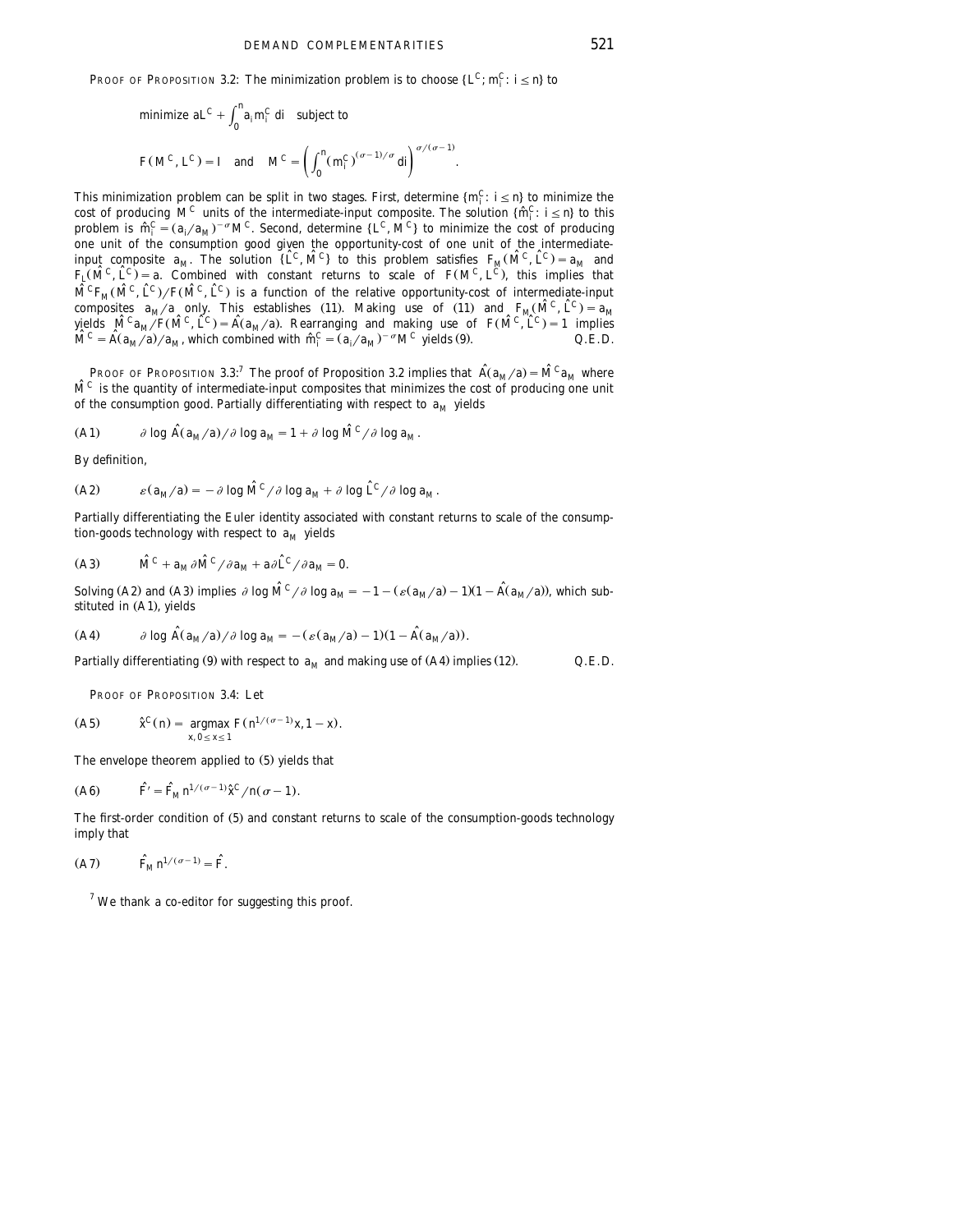Combining  $(A6)$  and  $(A7)$  with  $(8)$  yields

$$
(A8) \qquad \hat{r}(n) = (\hat{x}^C(n)/n)\hat{G}(n)/(\sigma - 1).
$$

According to (A8) there will be dynamic increasing aggregate returns,  $\tilde{r}(n) > 0$ , if and only if  $d \log(\tilde{x}^C(n)/n) / d \log n + d \log \tilde{G}(n) / d \log n > 0$ . The second term on the left-hand side of this inequality can be rewritten as  $\hat{\chi}^{I}(n)/(\sigma-1)$  using the analogues of (A5), (A6), and (A7) for investment goods. To rewrite  $d \log(\hat{x}^C(n)/n) / d \log n$ , we use that (A5) and (11) imply

$$
(A9) \qquad \hat{x}^C(n) = \hat{A}(n^{1/(1-\sigma)}).
$$

To see this, notice that (10) and the intermediate-input technology imply  $a_M/a = n^{1/(1-\sigma)}$ , which combined with (11), yields that  $\hat{A}(n^{1/(1-\sigma)}) = F_M(\hat{M}^C, \hat{L}^C)\hat{M}^C, \hat{L}^C(\hat{M}^C, \hat{L}^C) = a_M\hat{M}^C$  where we made use of  $F_M(\hat{M}^C, \hat{L}^C) = a_M$  and  $F(\hat{M}^C, \hat{L}^C) = 1$ . Furthermore, constant returns to scale of the consumption-goods technology, the definition of  $\hat{\chi}^C(n)$  in (A5), the definition of  $\hat{F}(n)$  in (5), and (2) imply that  $\hat{M}^C \hat{F}(n) = n^{1/(\sigma-1)} \hat{x}^C(n)$  as one unit of labor produces  $\hat{F}(n)$  units of the consumption good. This, combined with  $a_M/a = n^{1/(1-\sigma)}$ , yields

$$
\hat{A}(n^{1/(1-\sigma)}) = a_M \hat{M}^C = n^{1/(1-\sigma)} a(n^{1/(\sigma-1)} \hat{x}^C(n) / \hat{F}(n)) = a \hat{x}^C(n) / \hat{F}(n).
$$

Recall that *a* is the opportunity-cost of labor in terms of consumption goods and hence that (5) implies  $\hat{F}(n) = a$  and  $\hat{A}(n^{1/(1-\sigma)}) = \hat{x}^C(n)$ . Differentiating (A9) with respect to *n*, making use of (A4) and  $\xi(a_M/a)$  in (12), yields

$$
d\log(\hat{x}^C(n)/n)/d\log n = -((\sigma - 1) - (\varepsilon(n^{1/(1-\sigma)}) - 1)(1 - \hat{A}(n^{1/(1-\sigma)}))/(\sigma - 1)
$$
  
=  $-\xi(n^{1/(1-\sigma)})/(\sigma - 1)$ 

and hence that there will be dynamic increasing aggregate returns if and only if  $\hat{x}^{I}(n)/(\sigma-1)$  - $\zeta (n^{1/(1-\sigma)})/(\sigma-1) > 0$ , which yields (13).  $Q.E.D.$ 

*Discussion of the case where intermediate-input composites are produced according to* (17): It is possible to generalize Propositions 3.5 and 3.6.

Proposition 3.5 becomes:

PROPOSITION A.1: *There will be dynamic increasing aggregate returns if*

$$
\zeta(\mathsf{\check{a}}_M/a) < \gamma(\sigma-1)/(\alpha-1)
$$

where  $\tilde{a}_M$  is the opportunity-cost of the intermediate-input composite in (17) in terms of consumption goods  $\tilde{a}_M = n^{-\gamma} a_M$ , and  $\zeta(\tilde{a}_M/a)$  is defined analogously to  $\xi(a_M/a)$ ,

$$
\zeta(\mathbf{\check{a}}_M/a) = \partial \log \hat{m}_i^C(a_i, \mathbf{\check{a}}_M, a) / \partial \log a_M.
$$

PROOF OF PROPOSITION A.1: Using an argument that is analogous to the proof of Proposition 3.4, we can establish that there will be dynamic increasing aggregate returns if and only if  $\zeta(\tilde{a}_M/a) < \frac{\hat{\chi}^T(n) + \gamma(\sigma - 1)}{Q E D}$ .  $\hat{\chi}^I(n) + \gamma(\sigma - 1)/(\alpha - 1)$ , where  $0 \leq \hat{\chi}^I(n) \leq 1$ .

As expected, the inequality in Proposition A.1 shows that if there is a negative direct specialization effect,  $\gamma < 0$ , then it is no longer sufficient for dynamic increasing aggregate returns that differentiated inputs are Hicks-Allen complements. But there still is a link between the degree of Hicks-Allen complementarity and dynamic increasing aggregate returns: The complementarity between differentiated inputs now needs to be sufficiently strong, i.e.  $\zeta(\tilde{a}_M/a) < \gamma(\sigma-1)/(\alpha-1)$ , to outweight the negative direct specialization effect.

Proposition 3.6 becomes:

PROPOSITION A.2: *There will be dynamic decreasing aggregate returns if*

$$
\zeta(\mathfrak{a}_M/a) \geq 1 + \gamma(\sigma - 1)/(\alpha - 1).
$$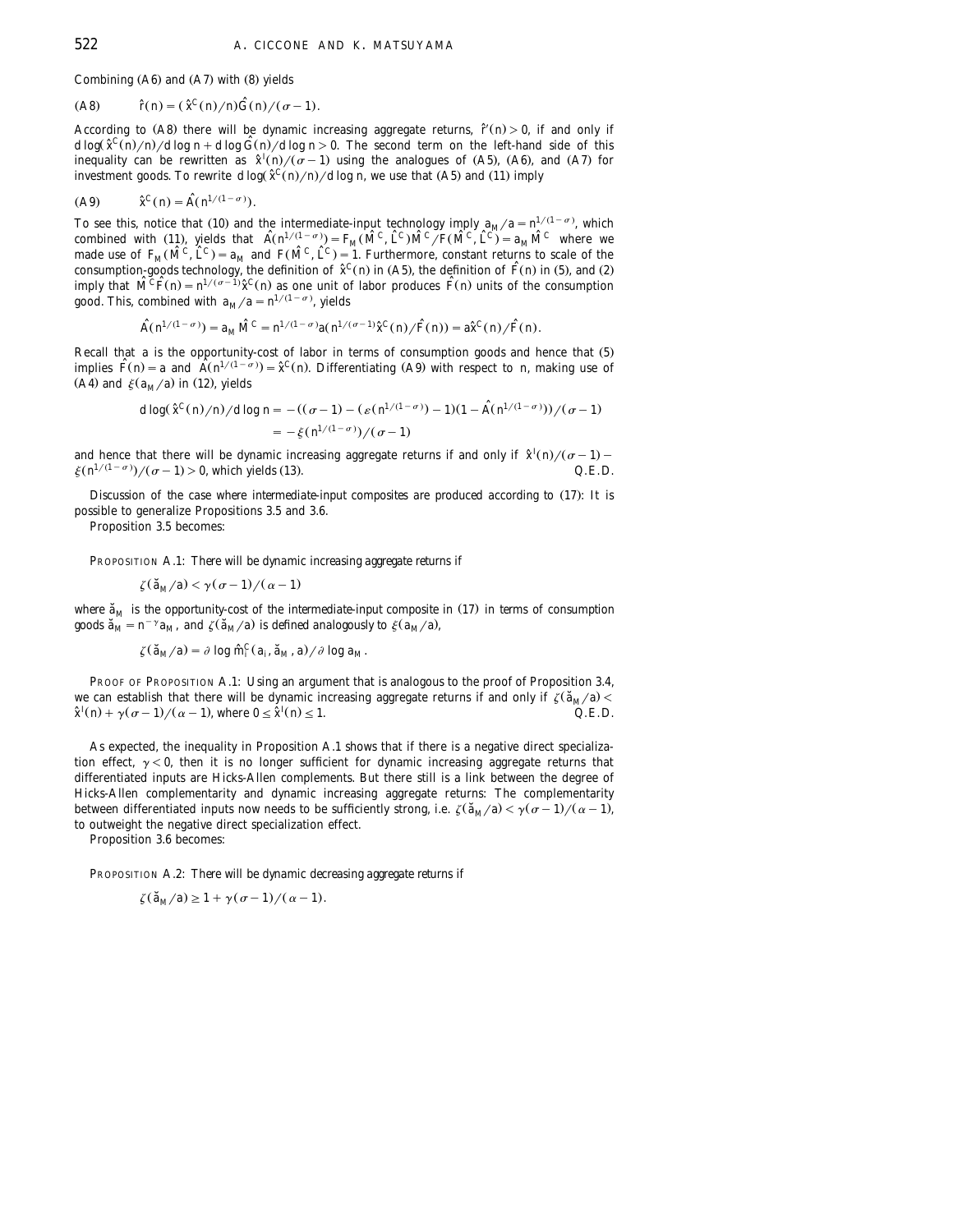The interpretation and proof of this inequality is analogous to the interpretation and proof of Proposition A.1.

PROOF OF PROPOSITION 4.1: From the Lagrangian of the problem

$$
(A10) \qquad L(n, C, \lambda, \theta) = U(C) + (\lambda + \theta) \hat{G}(n)(1 - C/\hat{F}(n))
$$

we derive the necessary conditions for dynamic efficiency,

(A11a) 
$$
p\lambda - \dot{\lambda} = (\lambda + \theta)\hat{G}(n)\left(\frac{\hat{G}(n)}{\hat{G}(n)}\left(1 - \frac{C}{\hat{F}(n)}\right) + \frac{\hat{F}(n)}{\hat{F}(n)}\frac{C}{\hat{F}(n)}\right),
$$

$$
(A11b) \tU'(C) = (\lambda + \theta) \frac{\hat{G}(n)}{\hat{F}(n)},
$$

$$
(A11c) \qquad \theta \left( \hat{G}(n) - \frac{\hat{G}(n)C}{\hat{F}(n)} \right) = 0,
$$

where  $\lambda$  and  $\theta > 0$  denote the continuously differentiable adjoint variables and the Kuhn-Tucker multiplier associated with the nonnegativity constraint on investment. To reduce the necessary conditions for optimality  $(A11a)$  – $(A11c)$  to a dynamic system in the  $(n, C)$ -phase plane we distinguish two cases:

(i) Suppose that  $C < \hat{F}(n)$  and hence  $n > 0$  and  $\theta = 0$ . Differentiating (A11b) with respect to time and substituting  $(21)$  and  $(A11a)$  yields

(A12) 
$$
\frac{\dot{C}}{C} = -\gamma(C) \left( \frac{\dot{\lambda}}{\lambda} + \left( \frac{\hat{G}(n)}{\hat{G}(n)} - \frac{\hat{F}(n)}{\hat{F}(n)} \right) h \right) = \gamma(C) \left( \frac{\hat{F}(n)\hat{G}(n)}{\hat{F}(n)} - \rho \right).
$$

(ii) To characterize the dynamic system on the boundary, note from (i) that the boundary is absorbing for all *n* such that  $\rho < \hat{F}(n)\hat{G}(n)/\hat{F}(n)$ . This implies that, if  $C_t = \hat{F}(n_t)$  and  $\rho < \hat{F}(n_t)\hat{G}(n)/\hat{F}(n_t)$  for some *t*, then  $n_t = n_t$  and  $C_t = \hat{F}(n_t)$  for all  $\tau > t$ . Integrating (A11a), and using (A11b) and  $\theta \ge 0$  implies that  $\lambda_{\tau} \le U'(C_{\tau})\hat{F}(n_{\tau})/\hat{G}(n_{\tau})$  for all  $\tau > t$ . We therefore obtain that  $\theta_{\tau}$  is equal to  $(U'(C_{\tau})\hat{F}(n_{\tau})/\hat{G}(n_{\tau})\rho)(\rho - \hat{F}(n_{\tau})\hat{G}(n_{\tau})/\hat{F}(n_{\tau}))$  for all  $\tau > t$ , the nonnegativity of  $\theta$ . If, on the other hand,  $C_f = \hat{F}(n_i)$  and  $\rho \geq \hat{F}(n_i)\hat{G}(n_i)/\hat{F}(n_i)$  for some *t*, then it is straightforward to check that  $n_{\tau} = n_i$ ,  $C_{\tau} = \hat{F}(n_i)$ ,  $\lambda_{\tau} = U'(C_i)\hat{F}(n_i)/\rho$ , and  $\theta_{\tau} = (U'(C_i)\hat{F}(n_i)/\hat{G}(n_i)/\rho - \hat{F}(n_i)\hat{G}(n_i)/\hat{F}(n_i)$  for all  $\tau > t$  satisfy (A11a)–(A11c).

Finally, to see that the transversality condition is necessary, first notice that the optimal path for  $n_{\tau}$  is bounded above by max( $n_0$ ,  $n_m$ ), where  $n_m$  is defined in (19), and bounded below by  $n_0 > 0$ . To see that the optimal path is bounded above, consider an optimal path that at time *t* satisfies that  $C_t < \widehat{F}(n_t)$  and  $n_t > n_m$ . The necessary condition in (22) combined with (19) implies that consumption would be falling forever in this case. This cannot be optimal, however, as the path  $C_{\tau} = \tilde{F}(n_l)$ ,  $\tau \geq t$ , is feasible and always achieves higher levels of consumption. It follows that no optimal path can ever satisfy that  $C_t < \hat{F}(n_t)$  and  $n_t > n_m$  at some point in time, and that all optimal paths must be bounded above by  $\max(n_0, n_m)$ . The fact that the optimal path is bounded from below by  $n_0 > 0$ follows from (21). This lower bound combined with  $\hat{F}(n_0) > 0$  implies that the optimal path  $C_{\tau}$ satisfies  $U^{\prime}(C_{\tau}) < d < \infty$ ,  $\tau \geq t$ , for some constant *d* and some *t*. The upper bound on  $U^{\prime}(C_{\tau})$  for sufficiently large  $\tau$  and the upper bound on the optimal path  $n<sub>r</sub>$  imply the transversality condition. ŽThis argument is related to the proof of the necessity of the transversality in Dechert and Nishimura (1983). See also Majumdar (1975) and Majumdar and Mitra (1982).)  $Q.E.D.$ 

PROOF OF PROPOSITION 4.3: Skiba (1978) establishes that if  $\{\hat{n}_\tau, \hat{C}_\tau, \hat{\lambda}_\tau, \hat{\theta}_\tau : 0 \le \tau\}$  satisfies the necessary conditions for optimality in Proposition 4.1 and (21), and if (19) holds, then  $\rho \int_0^{\infty} e^{-\rho \tau} U(\hat{C}_{\tau}) d\tau = L(\hat{n}_0, \hat{C}_0, \hat{\lambda}_0, \hat{\theta}_0)$ , where  $L(\cdot)$  is defined in (A10). Let  $\hat{C}_0^i, \hat{C}_0^{ii}, \hat{\lambda}_0^i, \hat{\theta}_0^i, \hat{\theta}_0^i, \hat{\theta}_0^{ii}$  and  $\tilde{L}_0^i$ ,  $\tilde{L}_0^{ij}$  denote consumption, shadow prices, and the value of the Lagrangian at  $\tau = 0$  along paths *i*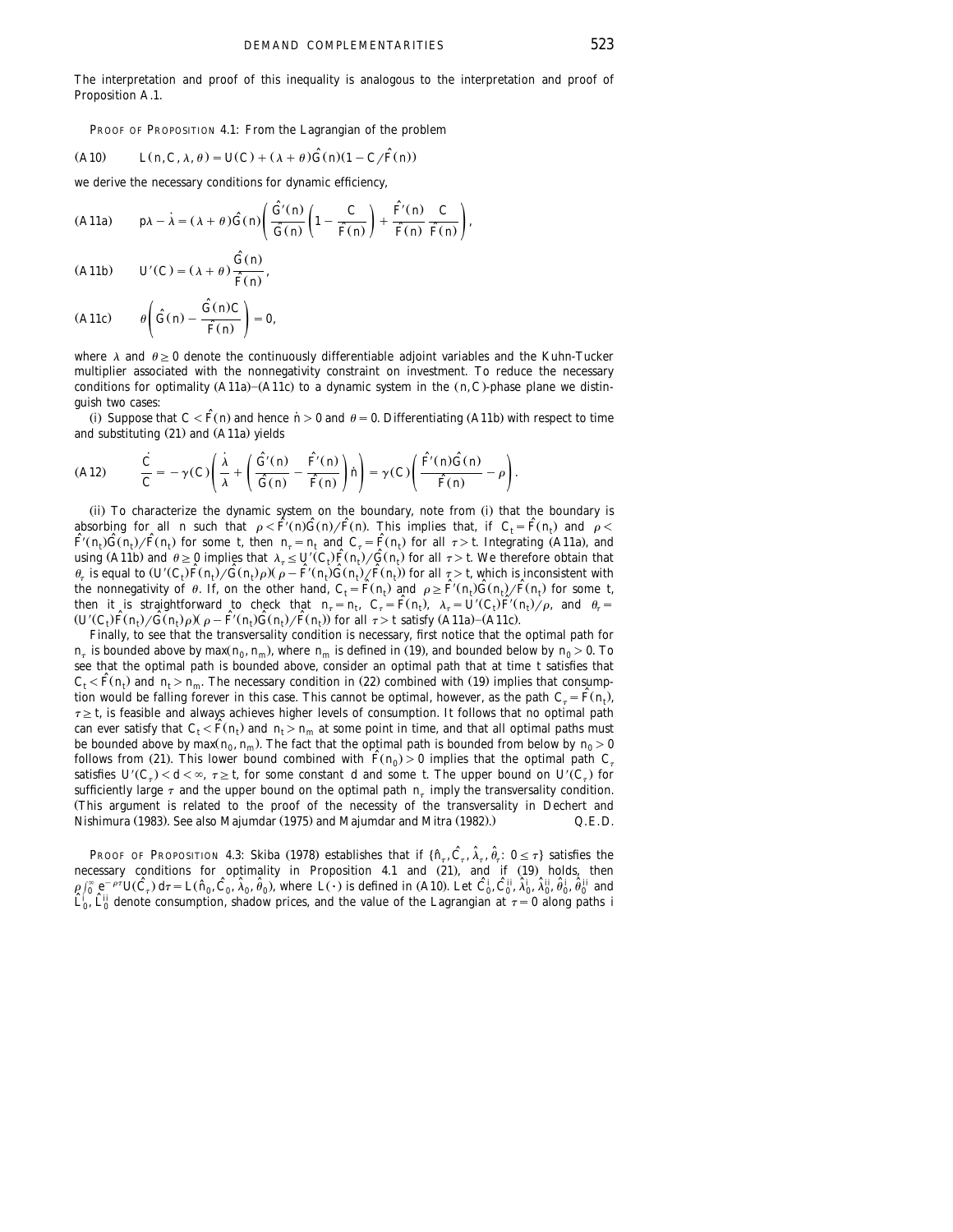and *ii* respectively. Then, Skiba's result and (A11b) imply that

$$
\int_0^\infty e^{-\rho\tau} U(\hat{C}^{ii}_\tau) d\tau = \int_0^\infty e^{-\rho\tau} U(\hat{C}^i_\tau) d\tau
$$

if  $\hat{C}_0^{ij} = \hat{C}_0^i$ . If  $\hat{C}_0^{ij} \neq \hat{C}_0^i$ , then Skiba's result, (A11b), and strict concavity of *U* yields

$$
\begin{split}\n&\left(\int_0^\infty e^{-\rho \tau} U(\hat{C}_\tau^{ij}) \, d\tau - \int_0^\infty e^{-\rho \tau} U(\hat{C}_\tau^{i}) \, d\tau\right) \rho \\
&= U(\hat{C}_0^{ij}) - U(\hat{C}_0^{i}) + (\hat{\lambda}_0^{ii} + \hat{\theta}_0^{ii}) \hat{G}_0 (\hat{F}_0 - \hat{C}_0^{ii}) / \hat{F}_0 - (\hat{\lambda}_0^{i} + \hat{\theta}_0^{i}) \hat{G}_0 (\hat{F}_0 - \hat{C}_0^{i}) / \hat{F}_0 \\
&= U(\hat{C}_0^{ii}) - U(\hat{C}_0^{i}) + U'(\hat{C}_0^{ii}) (\hat{F}_0 - \hat{C}_0^{ii}) - U'(\hat{C}_0^{i}) (\hat{F}_0 - \hat{C}_0^{i}) \\
&> U'(\hat{C}_0^{ii}) (\hat{C}_0^{ii} - \hat{C}_0^{i}) + U'(\hat{C}_0^{ii}) (\hat{F}_0 - \hat{C}_0^{ii}) - U(\hat{C}_0^{i}) (\hat{F}_0 - \hat{C}_0^{i}) \\
&= (U'(\hat{C}_0^{ii}) - U'(\hat{C}_0^{i})) (\hat{F}_0 - \hat{C}_0^{i}).\n\end{split}
$$

This strict inequality, combined with  $\hat{F}_0 - \hat{C}_0^i \ge 0$  and strict concavity of *U*, implies that path *ii* yields strictly higher utility than path *i* if and only if  $\hat{C}_0^{i} < \hat{C}_0^{i}$ . strictly higher utility than path *i* if and only if  $\hat{C}_0^{ii} < \hat{C}_0^{i}$ .

PROOF OF PROPOSITION 5.1: In equilibrium,  $A(n)C = npm^C = \mu wX^C$ , where  $X^C$  is the amount of labor employed to produce differentiated inputs used in the production of consumption goods, and  $(1 - A(n))C = wL^C$ . These equations allow us to calculate the total labor used in the production of consumption goods as

(A13) 
$$
X^{C} + L^{C} = (1 - A(n)/\sigma)(C/w).
$$

The same equations imply  $C = F(n^{1/(\sigma-1)}X^C, L^C) = (C/w)F((\mu^{1-\sigma}n)^{1/(\sigma-1)}A(n), 1-A(n))$  and hence, making use of  $(26)$ , that wages are

(A14) 
$$
w = (1 - A(n)/\sigma)F(n)
$$
,

and, making use of (A13), that  $C = F(n)(X^C + L^C)$ . Similarly,

(A15) 
$$
w/q = (1 - B(n)/\sigma) G(n)
$$

and  $I = G(n)(X^I + L^I)$ . Combining these results with labor-market clearing,  $X^I + L^I + X^C + L^C = 1$ . implies 25 . Ž . *Q*.*E*.*D*.

PROOF OF PROPOSITION 5.2: It is straightforward to verify that if  $C_i = F(n_i)$  and  $b(n_i) \leq \rho$  at time *t*, then  $r_r = \rho$  and  $C_r = F(n_t)$ ,  $\tau \geq t$ , satisfy all equilibrium conditions. If  $C \lt F(n)$ , then  $n = I > 0$ and (28) yield  $q = v$ . Combined with arbitrage between consumption loans and equity, this implies  $r = \frac{\Pi}{q} + \dot{q}/q$ , where  $\Pi$  denotes operating profits of differentiated input firms,

(A16) 
$$
\Pi = (p - w)(m^C + m^I) = (A(n)C + qB(n)I)/\sigma n.
$$

Thus,  $r = (AC + qBn)/\sigma qn + \dot{q}/q$ . Substituting in (30) yields the first part of (31a). The labor-market clearing condition in (25) and the irreversibility of the start-up investment imply (31b). The price of the investment good  $q$  in  $(34)$  follows from  $(A14)$  and  $(A15)$ . Finally, the national income account identity implies  $\partial (n_{\tau}v_{\tau})/\partial \tau = r_{\tau} n_{\tau}v_{\tau} + w_{\tau} - C_{\tau}$  and therefore  $e^{-R}$ <sup>t</sup> $(n_{\tau}v_{\tau}) = n_0v_0 + \int_0^t e^{-R_{\tau}}(w_{\tau} - w_{\tau})$  $C_{\tau}$ )  $d\tau$ . The necessary condition for optimality of the consumption plan,  $\eta e^{-R_{\tau}} = e^{-\rho \tau} U'(C_{\tau})$  with  $\eta$ the marginal utility of wealth, and (30) with equality imply  $e^{-\rho\tau}U'(C_{\tau})n_{\tau}v_{\tau} \to 0$  as  $t \to \infty$ , which, combined with (28), (34),  $0 \le A(n) \le 1$ , and  $0 \le B(n) \le 1$ , implies (32).  $Q.E.D.$ 

**PROOF OF PROPOSITION 5.3: Proposition 3.4 established that**  $d\hat{\chi}^C(n)/n/dn > 0$  **if differentiated** inputs are Hicks-Allen complements. Analogously, it can be shown that if differentiated inputs are Hicks-Allen complements, then  $d(A(n)/n)/dn > 0$ ; see Ciccone and Matsuyama (1996). This